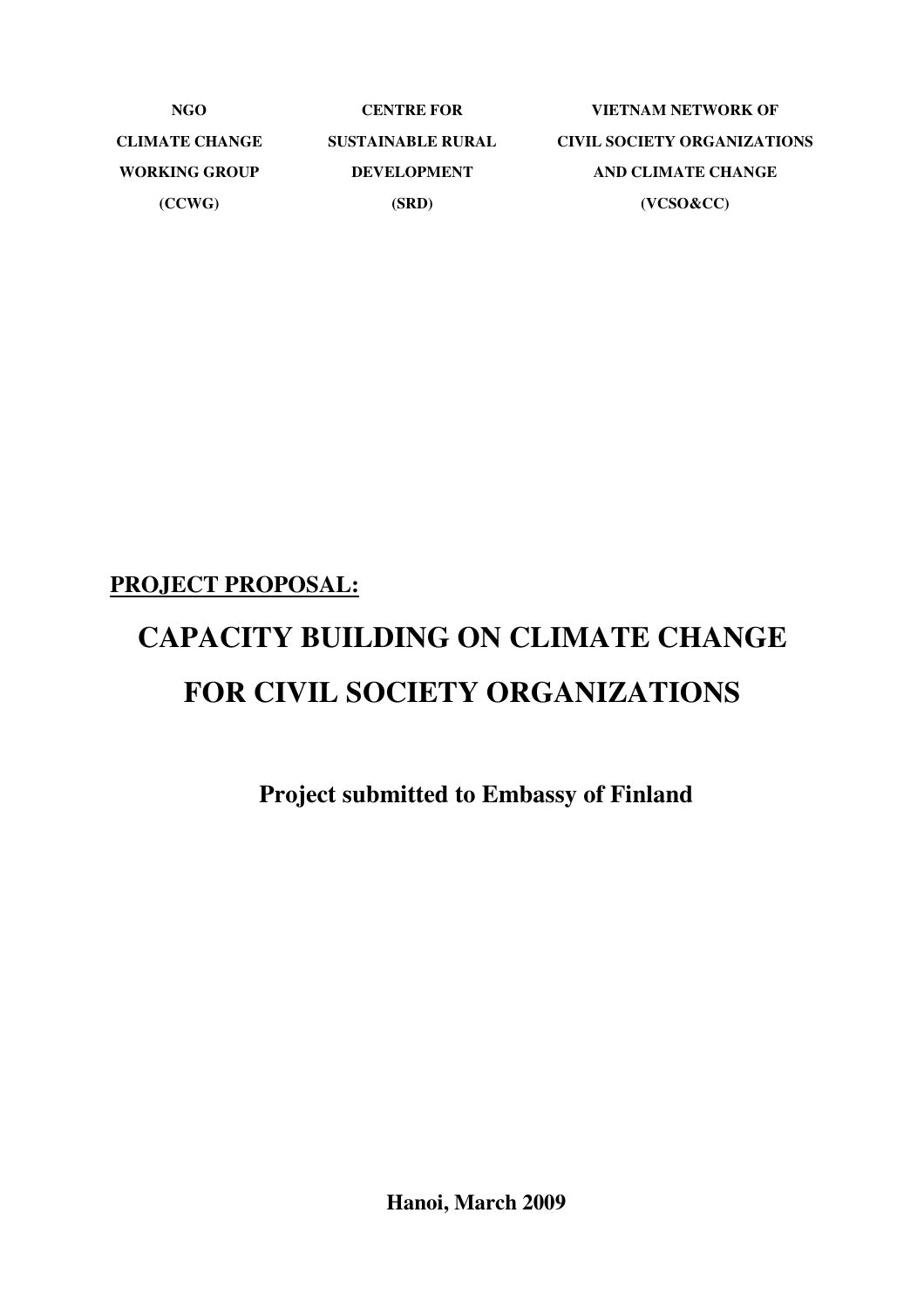# **TABLE OF CONTENTS**

| COMPONENT 2: TRAINING ON ADAPTATION AND MITIGATION  11 |    |
|--------------------------------------------------------|----|
|                                                        |    |
|                                                        |    |
| PROJECT TIMING, METHODOLOGY AND OPERATION MECHANISM 17 |    |
|                                                        |    |
|                                                        |    |
|                                                        |    |
|                                                        | 27 |
|                                                        |    |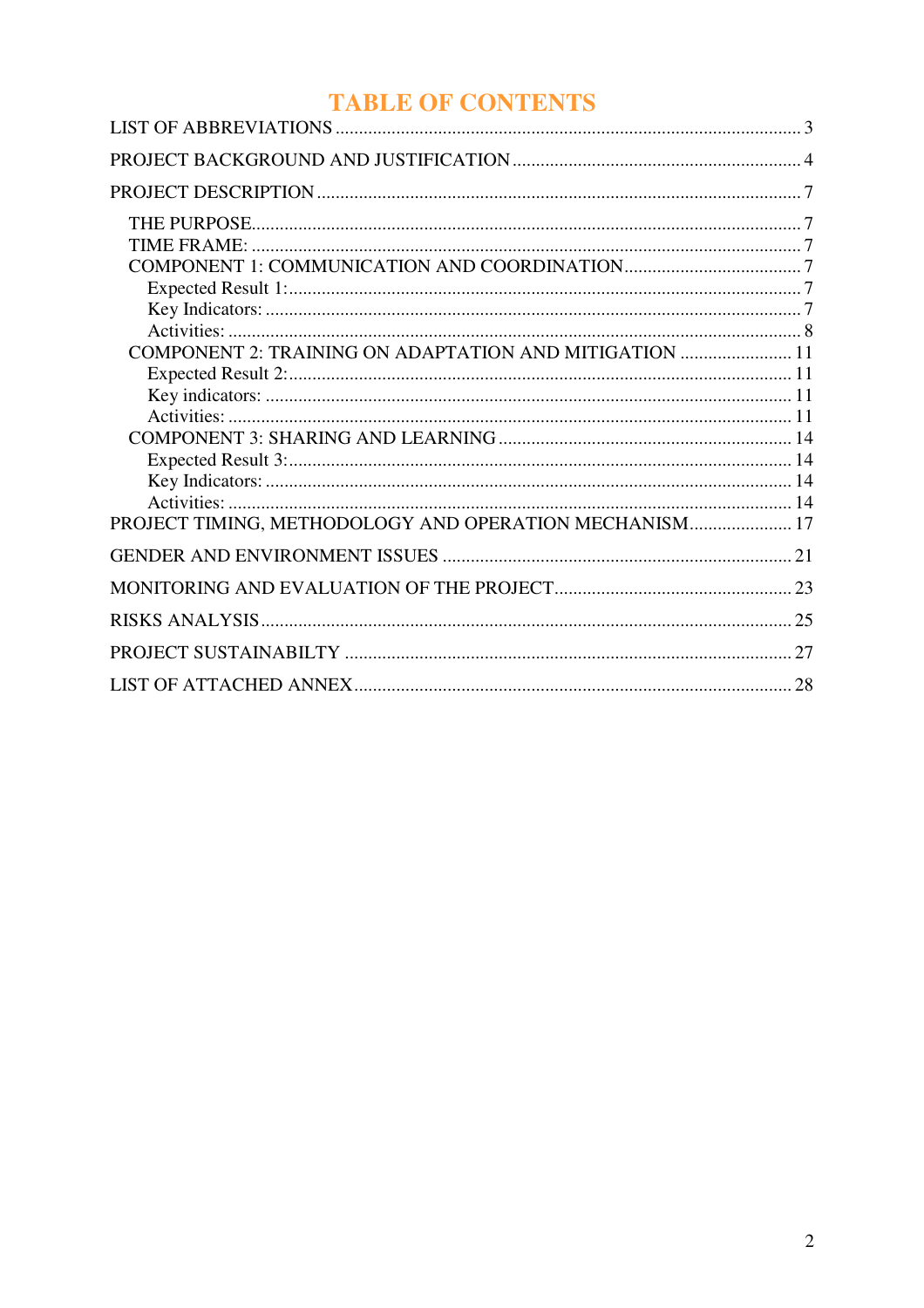# **LIST OF ABBREVIATIONS**

| ABC:            | Awareness and Behaviour Change                                             |
|-----------------|----------------------------------------------------------------------------|
| BCC:            | <b>Behaviour Change Communications</b>                                     |
| CC:             | <b>Climate Change</b>                                                      |
| CCWG:           | <b>Climate Change Working Group</b>                                        |
| CDA:            | <b>Center for Development Assistance</b>                                   |
| CDM:            | <b>Clean Development Mechanism</b>                                         |
| DRR:            | <b>Disaster Risk Reduction</b>                                             |
| ERPA:           | <b>Emissions Reduction Purchase Agreement</b>                              |
| IEC:            | Information, Education and Communication                                   |
| INGO:           | International Non-governmental Organizations                               |
| IPCC:           | <b>International Panel on Climate Change</b>                               |
| IT:             | <b>Informatics Technology</b>                                              |
| MoNRE:          | Ministry of Natural Resources and Environment                              |
| MARD:           | Ministry of Agriculture and Rural Development                              |
| MCD:            | Centre for Marinelife Conservation and Community Development               |
| NGO:            | Non-governmental Organizations                                             |
| NGO RC:         | Non-governmental Organizations Resources Centre                            |
| NTP:            | <b>National Targeted Programme</b>                                         |
| PSC:            | <b>Project Steering Committee</b>                                          |
| <b>RECOFTC:</b> | Regional Community Forestry Training Centre for Asia and the Pacific       |
| REDD:           | Reduced Emissions from Deforestation and Forest Degradation                |
| SRD:            | Centre for Sustainable Rural Development                                   |
| TDI:            | Institute for Training, Research and Technology Development                |
| ToR:            | Terms of Reference                                                         |
| ToT:            | Training of Trainers                                                       |
| VERPA:          | Vietnam Emissions Reduction Purchase Agreement                             |
| VFEJ:           | Vietnam Forum of Environmental Journalists                                 |
|                 | VCSO&CC: Vietnam Network of Civil Society Organizations and Climate Change |
| VNGO:           | Vietnamese Non-governmental Organizations                                  |
| <b>VNGOA</b>    | The Vietnamese Non-governmental Organizations Alliance                     |
| VRN:            | <b>Vietnam Rural Network</b>                                               |
| <b>VUSTA:</b>   | Vietnam Union of Science and Technology Associations                       |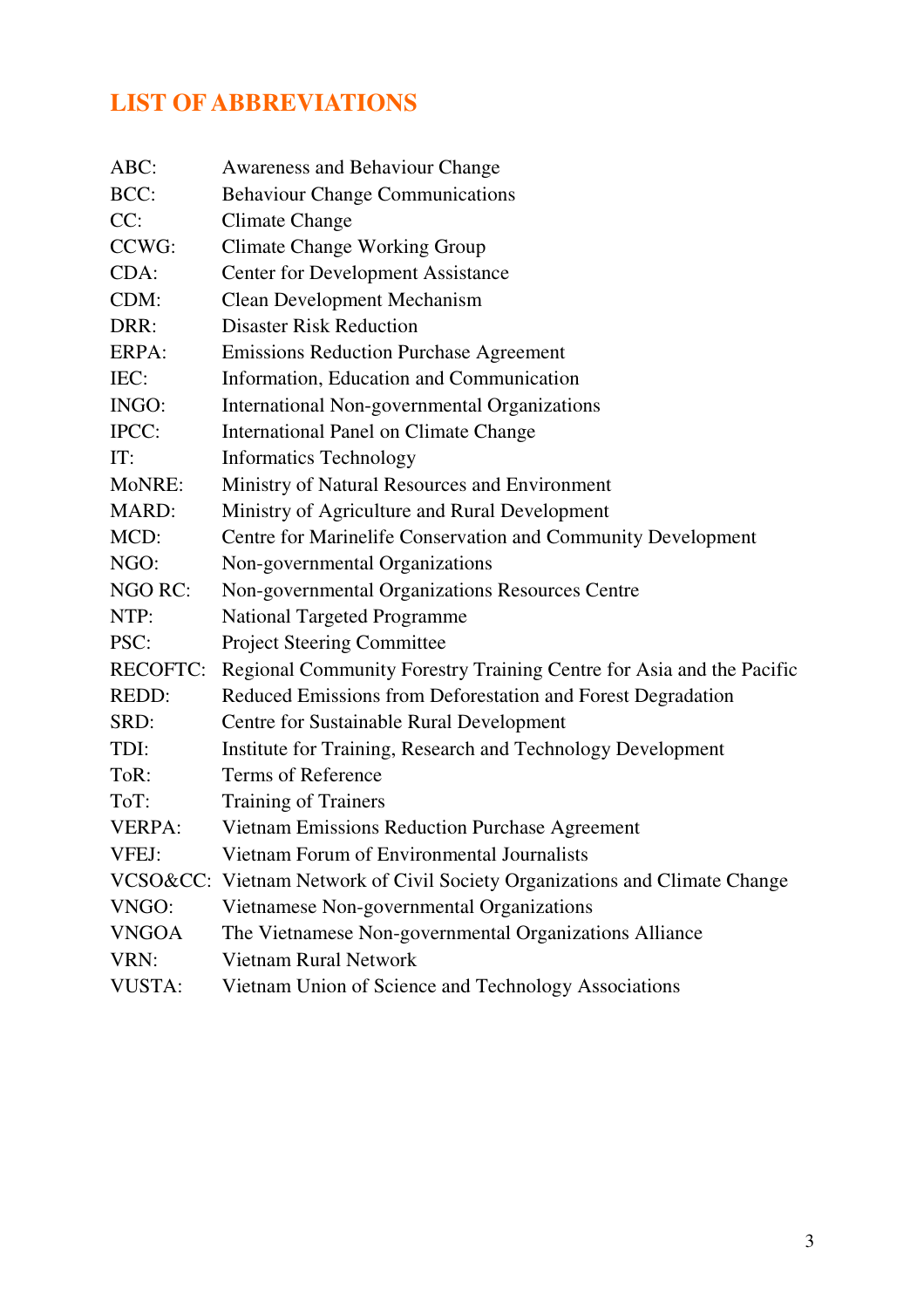# **PROJECT BACKGROUND AND JUSTIFICATION**

**Current situation.** A long and exposed coastline, low lying river deltas and an economy that is centred on natural resource based livelihoods all make Vietnam highly vulnerable to the impacts of climate change. Analysis by the National Target Programme (NTP) of Ministry of Natural Resources and Environment (MONRE) approved under Decision 158/2008/QĐ-TTg indicates that the country is already experiencing sustained increases in temperatures, changing rainfall and seasonal patterns, more frequent and intense extreme weather events, and sea-level rise. Projections published by the  $4<sup>th</sup>$  Inter-governmental Panel of Climate Change (IPCC) Assessment Report in 2007 indicate that these trends are likely to continue and present significant implications for Vietnam's future development. Sea-level rise is of particular concern, with a 2007 World Bank study of the potential impacts across 84 developing countries showing that Vietnam is one of the five most vulnerable, with a rise of one metre potentially leading to a 12 percent land loss in a region where more than 23 percent of the population, or 17 million people live.<sup>1</sup>

Due to differing climatic zones and regional differences in infrastructure, production and population there will be large variations in climate change impacts and vulnerabilities throughout the country. The Ministry of Natural Resources and Environment (MoNRE) has identified five provinces in the Northern Central Coast (Nam Dinh), Central Coast (Thua Thien Hue and Quang Nam), and North-east South (Ba Ria-Vung Tau and Ben Tre) as being particularly vulnerable to sea level rise. Furthermore areas of the Northern Uplands and Central Highlands may also be highly vulnerable to increasing temperatures and changing rainfall patterns. In both regions, these conditions are likely to extend dry seasons and exacerbate drought, while the combination of degraded land and more intense rainfall in single events makes the uplands vulnerable to flash floods.

Not everyone within the vulnerable areas of Vietnam will be equally affected. Poor rural communities, particularly women and children, are most at risk to climate change impacts due to their heavy reliance on climate-vulnerable natural resources, limited asset base, and reduced access to adaptive measures. NGOs and civil society will play a significant role in assisting vulnerable communities, with special attention to women and children, to strengthen their resilience to current and projected climate change impacts and climate-related disasters through adaptive measures and better disaster preparedness and management.

**Needs assessment.** The NGO Climate Change Working Group (CCWG) and Vietnam Network of Civil Society Organizations and Climate Change (VCSO&CC) were

 $\overline{a}$ 

<sup>&</sup>lt;sup>1</sup> The complete report, entitled *The Impact of Sea Level Rise on Developing Countries: A Comparative Analysis, is available at http://www*wds.worldbank.org/external/default/WDSContentServer/IW3P/IB/2007/02/09/000016406\_20070209161430/Rendered/PDF/wps4136.pdf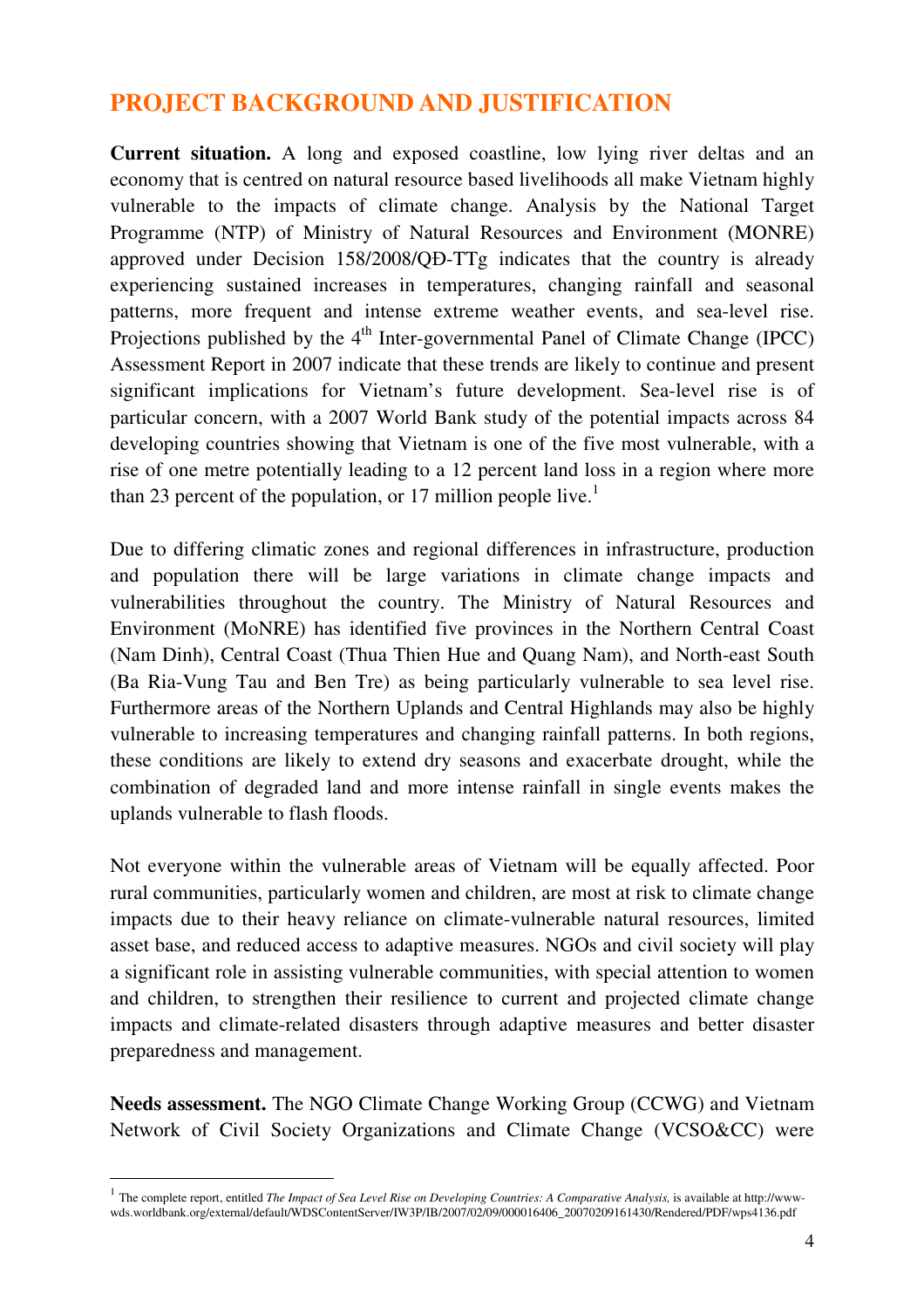formed in 2008 in recognition that Vietnam is likely to be significantly affected by climate change and that NGOs are well placed to support localised responses. CCWG and VCSO&CC aim to reduce the vulnerability of poor people in Vietnam to the impacts of climate change through developing and supporting environmentally and economically sustainable and socially just responses to climate change. NGO coordination, advocacy and capacity building across four priority themes, Policy, Adaptation, Mitigation, and Awareness and Behaviour Change, all contribute to the effectiveness of the responses.

Capacity building has been identified as a core objective for the CCWG and VCSO&CC. Currently the capacity (knowledge, skills, and experience) of NGOs in relation to climate change is low. The CCWG and the VCSO&CC are committed to ensuring that NGOs in Vietnam have access to relevant information, training, events and funding opportunities, and to providing meaningful and relevant support to individual NGO's for their climate change activities. However, it is recognised that in order for future capacity building resources and events to be effective they must be targeted to meet the specific needs of the local NGO community, including the gaps in knowledge and skills. A capacity building needs assessment workshop was held in July 2008 with the participation of approximately 100 representatives from INGOs & VNGOs, individuals and government officers to identify the needs and gaps as well as opportunities for capacity building of NGOs, Partners and Civil Society in general (see attached report). The needs assessment workshop report identified seven areas that need capacity building regarding to climate change. These were: information sharing; accessing funds from donors, government and private sector; training to increase climate change knowledge; training in comprehensive project design; onsite experience of project activities; comprehensive policy advice and increased research and analysis capacity. It also identified existing expertise and potential training and learning services among NGOs. The capacity building program proposal has been developed on the basis of these needs and available resources. The workshop was the first of its kind to be undertaken and represents a new and innovative way of working together amongst INGOs, VNGOs and other civil society organisations in Vietnam.

The workshop identified the skills, knowledge, and tools that members require in order to develop and implement successful adaptation and mitigation projects and contribute effectively to the broader debate and response to climate change in Vietnam. Based on the workshop findings, an informal working group including SRD, CDA, TDI, RECOFTC, Oxfam and CARE from CCWG and VCSO&CC has developed a proposal for a comprehensive and targeted capacity building program that addresses the needs identified. This proposal has also incorporated comments from other members during the monthly CCWG meetings. The program is expected to be implemented over a period of three years. It was agreed by CCWG and VCSO&CC to assign SRD as the Applicant of this proposal as SRD is the active core group member of both and as the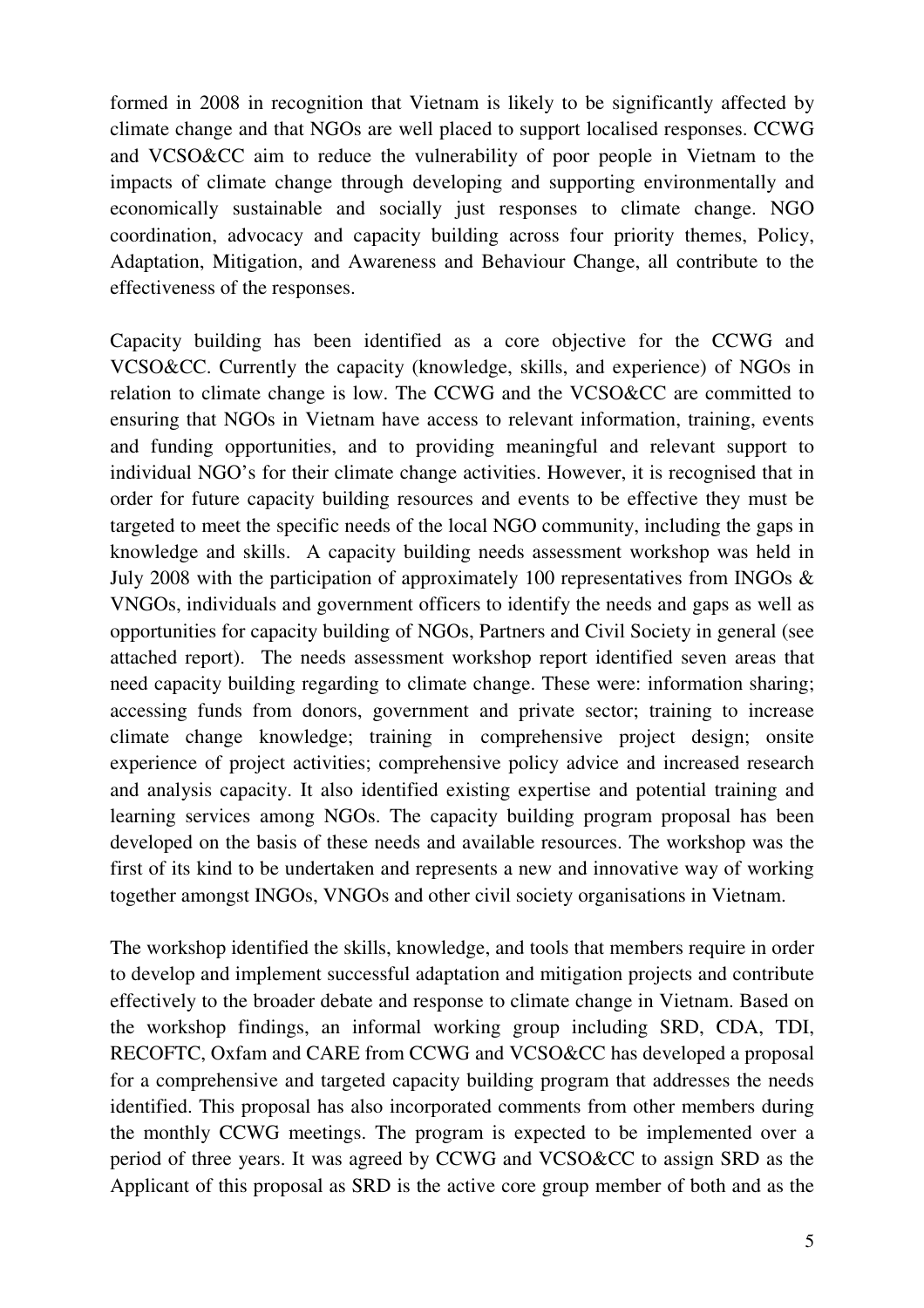capability of SRD in management of development project in general and in capacity building project in particular. SRD will be supported by a Project Steering Committee (see more details in Session Operation Mechanism).

**The target group** of the program will be national staff of Vietnamese and international NGOs currently engaged in climate change adaptation and mitigation. It is expected that these NGOs will be members of one or both of the lead networks. Access to trainings will be open, but registration procedures will require that participants meet certain minimum criteria and have a demonstrated need for such training, thus assuring the efficient allocation of program resources.

In addition, the program will indirectly reach and build the capacity and resilience of the vulnerable and remote communities and marginalised groups that are the main beneficiaries of the targeted NGOs. This will include ethnic minority communities in the vulnerable northern uplands and central highlands. The project will also reach beyond the direct target NGO staff through the newsletter, website and other printings.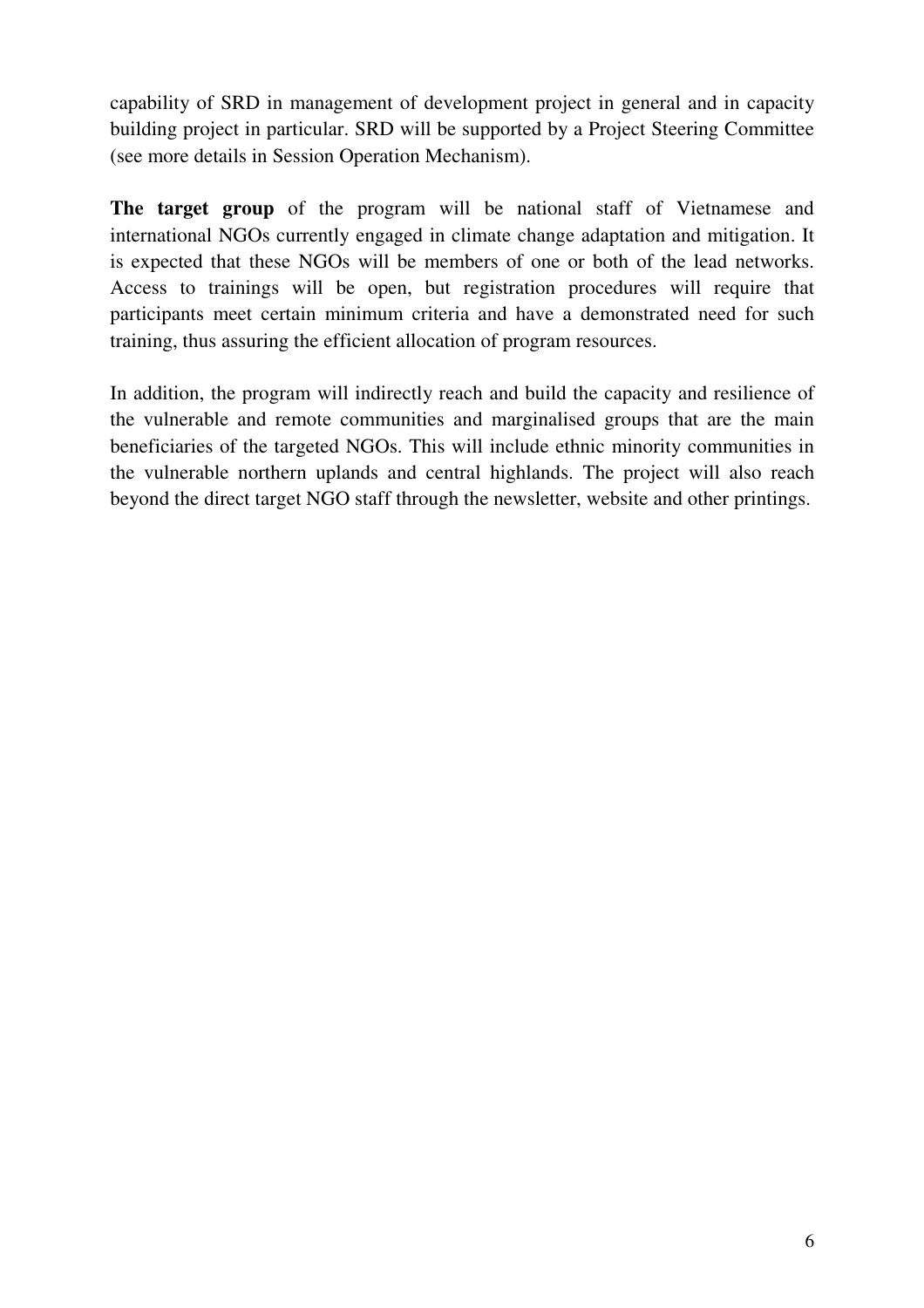# **PROJECT DESCRIPTION**

The proposed capacity building program is unique in terms of its focus on the crosscutting issue of climate change, diversity of participants, and relevance top the current needs of the target groups. This proposal details the different components; specific activities; methodology; expected results; budget; and proposed timeframe of the capacity building program.

#### **THE PURPOSE** of the proposed Capacity Building Program is:

'To raise awareness and build capacity of civil society, $2$  focusing on NGOs and their partners, to effectively respond to and integrate climate change adaptation and mitigation into relevant existing and future programs to contribute to long term sustainable development of the country and Vietnamese people'

*TIME FRAME:* The project will be implemented over the three-year period 2009-2012. The project is composed of three main components addressing capacity needs across climate change adaptation and mitigation: (i) general awareness raising and communication (ii) training (iii) sharing and learning on practical experience. Each component has several planned interventions.

#### *COMPONENT 1: COMMUNICATION AND COORDINATION*

#### **Expected Result 1:**

Increased NGO access to information, communication and coordination on climate change

#### **Key Indicators:**

 $\overline{a}$ 

- Increased access to accurate and appropriate information on climate change among VNGO/INGO staff members, their local partners, and the general public.
- A well coordinated plan of project implementation with clear roles and responsibilities of support organizations
- Collection and consolidation of consistent and high quality training and IEC materials from across all CCWG and VCSO&CC projects.
- Usage of shared materials, information and database on website (training curricula, publications and resources, IEC material, trainer lists, etc.)

<sup>&</sup>lt;sup>2</sup> Civil society is defined by the UNDP as "the arena outside the family, the state and the market where people associate to advance common interests." In the context of Vietnam, this includes "mass-organisations, professional organisations, business organisations, community based organisations and user groups, Vietnamese non-governmental organisations (NGOs), international NGOs, NGO networks, religious groups, and informal groupings and neighbourhood networks."

Sources: http://www.undp.org.vn/undpLive/digitalAssets/6/6810\_Filling\_the\_Gap\_\_E\_.pdf

http://www.undp.org.vn/undpLive/System/Newsroom/Feature-Details?contentId=2345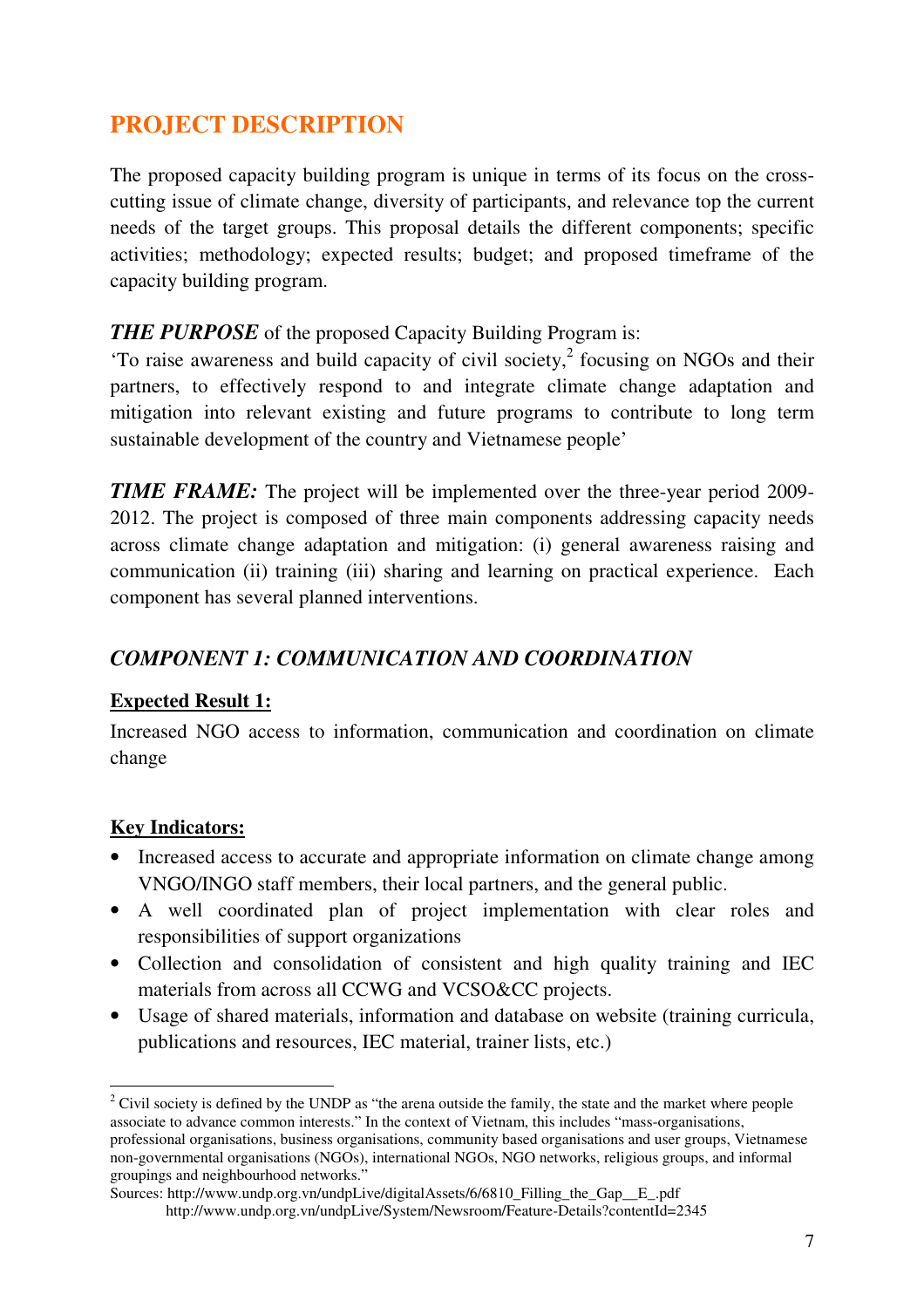• Minutes of coordination meetings between CCWG/VCSO&CC practitioners and stakeholders

#### **Activities:**

#### **1.1 Program launching ceremony.**

To announce the formal launch of the program and publicize its aims and activities, the steering committee will arrange for an official ceremony, to which representatives of the press and other stakeholders and decision-makers will be invited.

#### **1.2 Participatory planning workshop.**

To ensure the proposal is successfully implemented a detailed and well coordinated three year work plan will be developed. A planning workshop attended by the Steering Committee, SRD, Coordinator, Information Officer, and support NGOs including representatives from the North, Central and the South will be held at the start of the program to formulate the detailed work plan and coordination mechanisms. The planning workshop will ensure that the 3 components work complementary without overlaps. The work plan will include monitoring indicators and roles and responsibilities of the implementing agencies. The work plan will be reviewed and adjusted annually.

#### **1.3 Improve the Climate Change Working Group Website and create both English and Vietnamese versions to encourage an active online community.**

Currently climate change information is available on the NGO Resource Centre CCWG website. The VNGO community in Vietnam is familiar and comfortable with accessing online information and has identified the need for a climate change specific website. The existing design and content of the CCWG website is not user-friendly and outdated. Nevertheless the NGO RC represents an existing source of knowledge and IT expertise that will be available to maintain the CCWG website beyond the duration of the project. Therefore the first year of the program will focus on redesigning and improving the CCWG website to be user-friendly and provide information on climate change adaptation, mitigation projects and programs, best practice policy and applied case-studies. The website will promote its link with other current climate change websites such as TDI. There will be both an English and Vietnamese version of the website. The second year of the program will introduce online forums where VNGOs and other civil society organisations can discuss topics of interest, ask questions and communicate with climate change experts online.

#### **1.4 Publication of project e-bulletin and newsletter on climate change**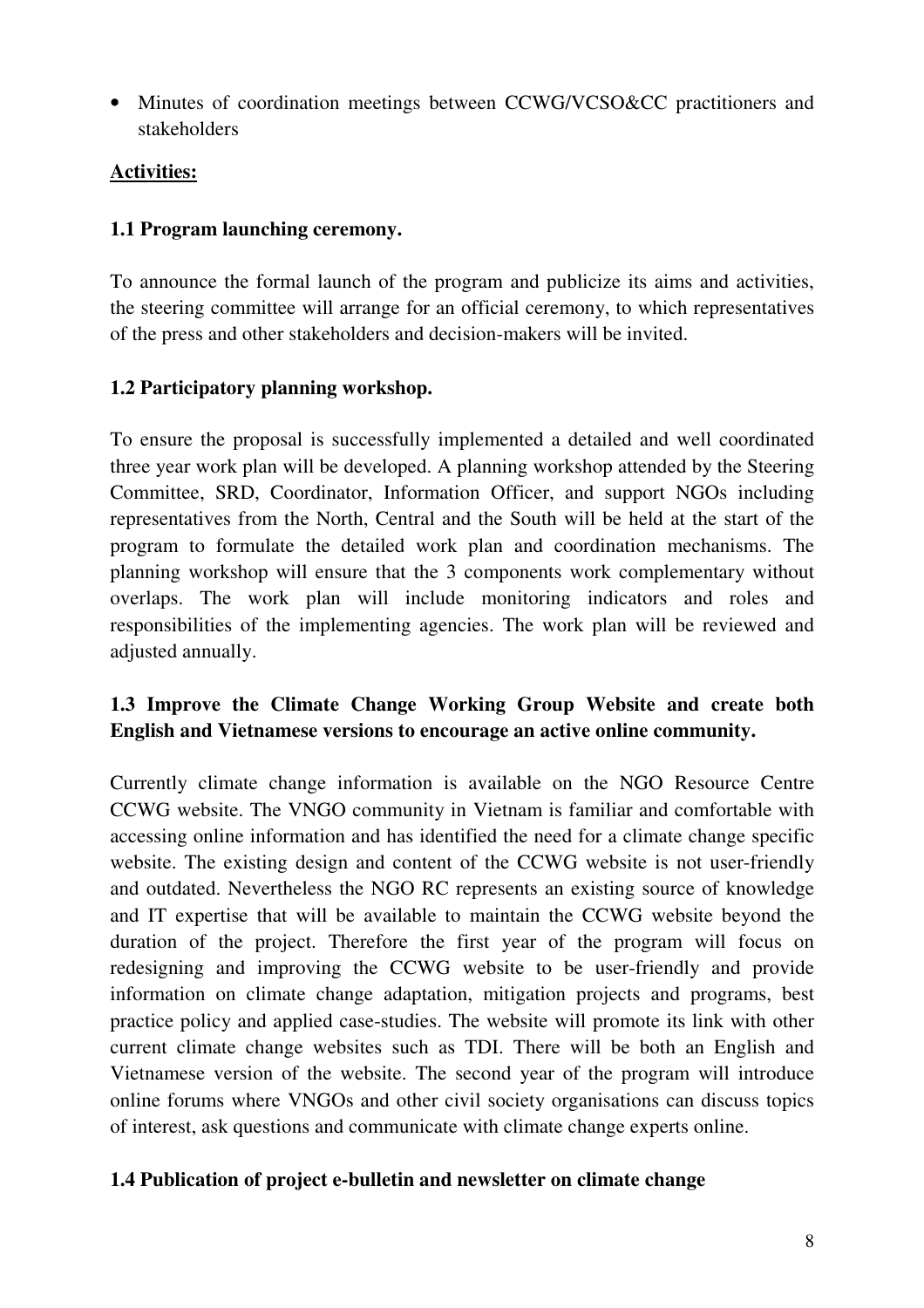- E-bulletin: After the first six months of preparation, the project will produce abulleting on monthly basis. The e-bulletin will contain latest information on climate change issues in Vietnam including: update on climate change projects of interest, human interest stories, new publications on climate change, upcoming conferences and workshops, funding opportunities, and climate change scenarios and predictions. It also includes information on project implementation and plan. Contribution to the e-bulletin will mainly come from members of CCWG and VCSO&CC but others are also welcome to contribute. The e-bulletin will be in Vietnamese and English
- Newsletter: Newsletter in Vietnamese will be published on a quarterly basis and sent to members of the mailing lists compiled by the project (see Act 1.5). This newsletter will be based on the contents of the E-bulletins, and will provide outreach of the project information to people with limited access to internet (those in the remote areas). Therefore, only a limited number of copies (500) will be published and sent to this group of audience. As such, simple language with fact sheet and evidence need to be considered. In total, around 30 issues of the e-news and 10 issues of the paper newsletter will be published during the project life.

#### **1.5 Database Development**

Database development to better coordinate information, expertise and opportunities available to VNGOs. Databases will include:

- Database on current climate change activities in Vietnam searchable by NGO name; theme (e.g. adaptation); and location. This builds on, updates and links with the existing project activity matrix
- Database of climate change experts willing to contribute knowledge and time. This will be developed through sourcing of experts through the CCWG, VCSO&CC and VRN networks for the capacity building and sharing activities in Results 2 and 3.
- Database of organisations that provide training related to climate change also developed through sourcing of experts through the CCWG, VCSO&CC, VNGOA, and VRN networks for the capacity building activities in Results 2, through global INGO networks and through internet searches.
- Database of donors and funding opportunities. Such information can be sought through the CCWG including from its link with the Donors Policy and Coordination Group and VCSO&CC. This database should be promoted and exposed to donors to get their updated information.
- Database of participants to training and learning events provided by the project under components 2 and 3. The purpose of the database is to follow up the use of information from these activities and to keep people in contact. Therefore, the database should include detail contact information so that participants can stay in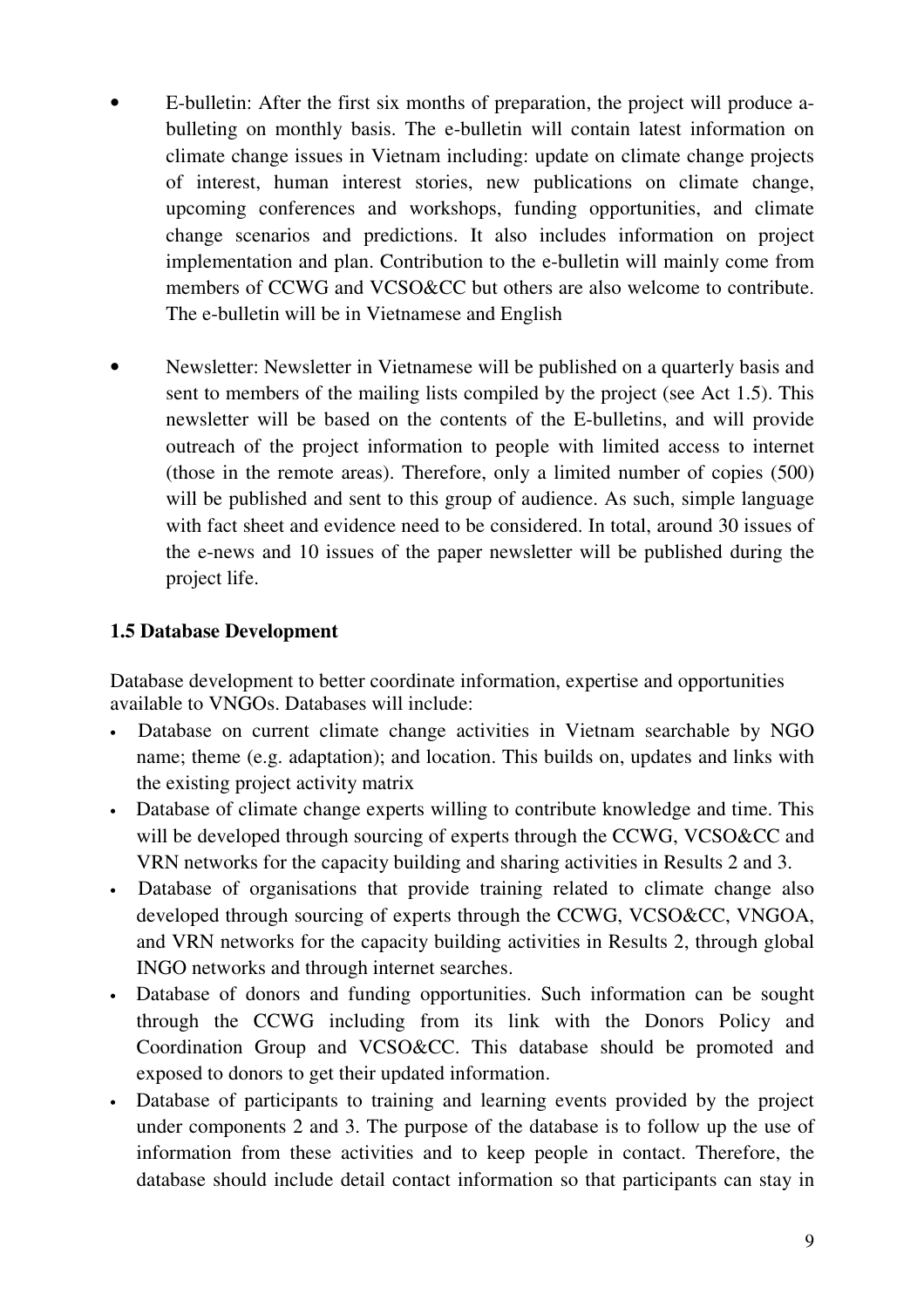regular contact and receive updated information. Data from each participant can be collected at the time of the event.

#### **1.6 Promote awareness of climate change issues and program activities**

Develop and print a brochure to introduce the objectives and goals of the Capacity Building Program, along with the opportunities for training it provides to local beneficiaries. This brochure will also provide background knowledge on climate change and the risk it poses to Vietnam. This document will be disseminated through the Climate Change Working Group, Vietnam Network of Civil Society Organizations and Climate Change (VCSO&CC), VUSTA, and NGO Resource Centre.

Collect and share Information, Education and Communications (IEC) / Behavior Change Communications (BCC) materials, training materials: The Information Officer will be responsible for the consolidation of a database of IEC/BCC materials relating to climate change (both in hard and soft copy). These materials will include information on programs/projects with climate change activities, reports, training materials (including trainers' lists), researches, monitoring indicators, and publications. The consolidated list will then be widely shared online with CCWG members and partners so as to help them explore synergies and avoid overlaps when designing new IEC/BCC materials on climate change. The IEC/BCC list will be uploaded on the website of NGO RC and accessible by all CCWG members and their partners.

Through cooperation with the Awareness and Behavior Change thematic group of the CCWG, the Capacity Building Program will actively work with the media to disseminate the contents of these documents and to promote climate change related issues and events, strengthening knowledge among the general public.

#### **1.7 Coordination meetings**

The support agencies and project staff and SRD will need to meet monthly to discuss the work plan for the coming month and review activities carried during the past month. Results of the monthly meetings will be documented and inform to PSC.

Every quarter, PSC members will meet to review the activities of the past quarter and approve the plan for the coming quarter. PSC members will also discuss and make decision on the issues raised during the monthly coordination meetings.

Once a year, Government officers from MONRE and MARD will be invited to join the PSC meeting to exchange the prioritized needs or messages identified during the project implementation and be informed about the updated information from the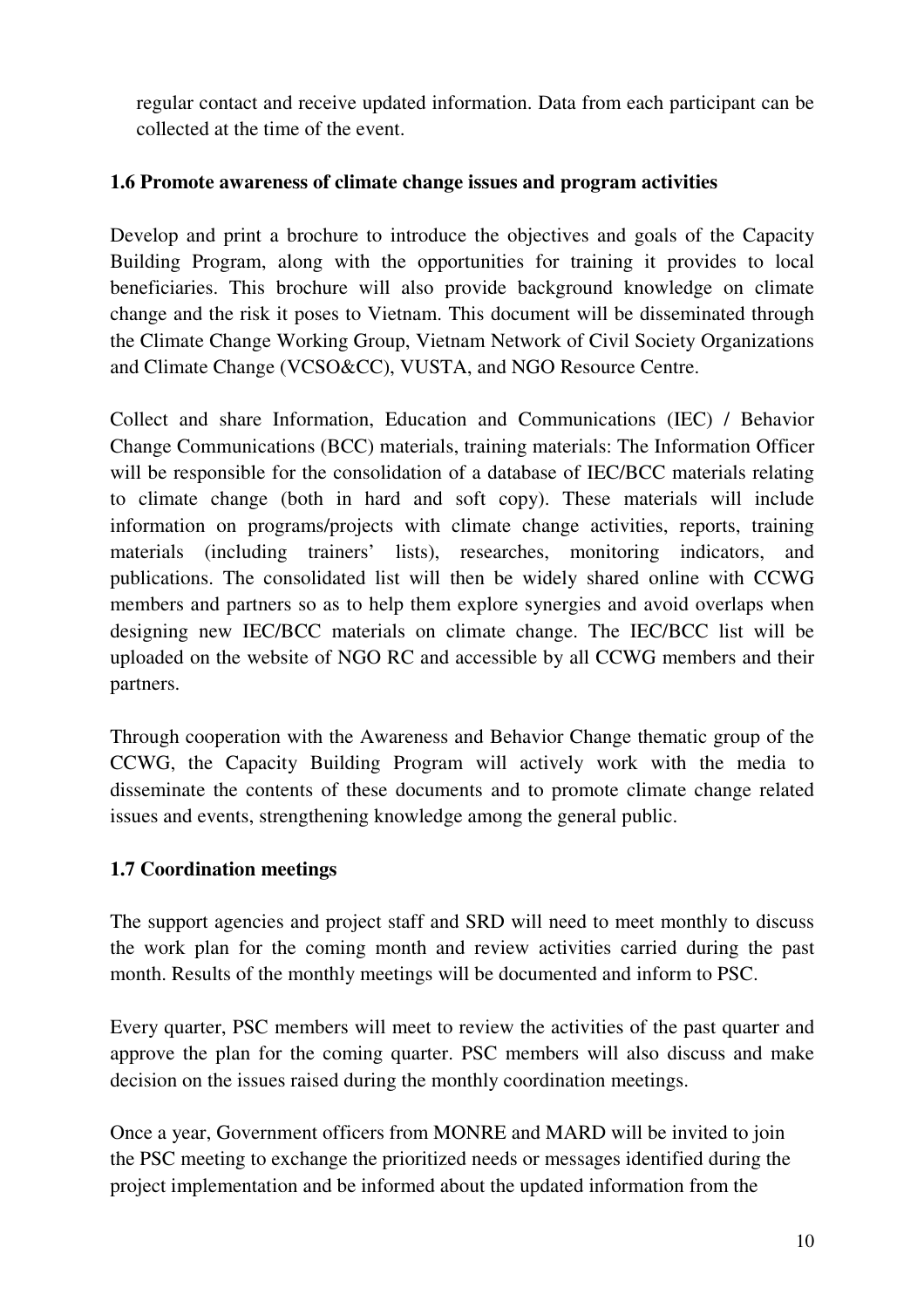Government on the issues that the project is working on, such as adaptation and CDM. The attendance of such officials will also provide an opportunity for advocacy and coordination between the program and the government.

#### *COMPONENT 2: TRAINING ON ADAPTATION AND MITIGATION*

#### **Expected Result 2:**

Increased knowledge and skills on CC adaptation, mitigation and capacity to integrate CC and DRR into existing programs and implement deliverable carbon projects

#### **Key indicators:**

- Ten officials from VNGOs trained in ToT are active in providing training in the topics related to climate change adaptation and mitigation.
- At least 200 people from at least 50 VNGOs and their partners are trained in topics related to climate change adaptation and mitigation.
- A substantial increase in the understanding of training participants on key adaptation and mitigation issues, including community-based adaptation, DRR, carbon markets, CDM, and REDD. To assess the effectiveness of the training, facilitators will use a survey tool to test participants' understanding of these issues before and after training sessions. To assess potential impact of training activities, facilitators will also gather data on the confidence and ability of participants to apply the information they have learned in the work of their organizations.
- A set of training curriculums, guidelines and tools associated with climate change adaptation and mitigation are developed and made available for public access. To measure the uptake of these materials, data will be collected and reported on the number of copies disseminated in the field, the number of requests for material received, and on the number of electronic documents downloaded or viewed on the webpage.

#### **Activities:**

#### **2.1 Design training events for selected topics including development of training curriculum and related materials**

This step takes place prior to the actual implementation of the training events to make sure that the training curriculum and related materials are well developed. A team of potential trainers (including outsourced trainers and ToT trainees – see more details later) will work together to collect information related to the topics identified in the detailed work plan, compile such information according to thematic topics and prepare the materials to be used in the trainings later on (Act. 2.2 and 2.4). Whenever possible,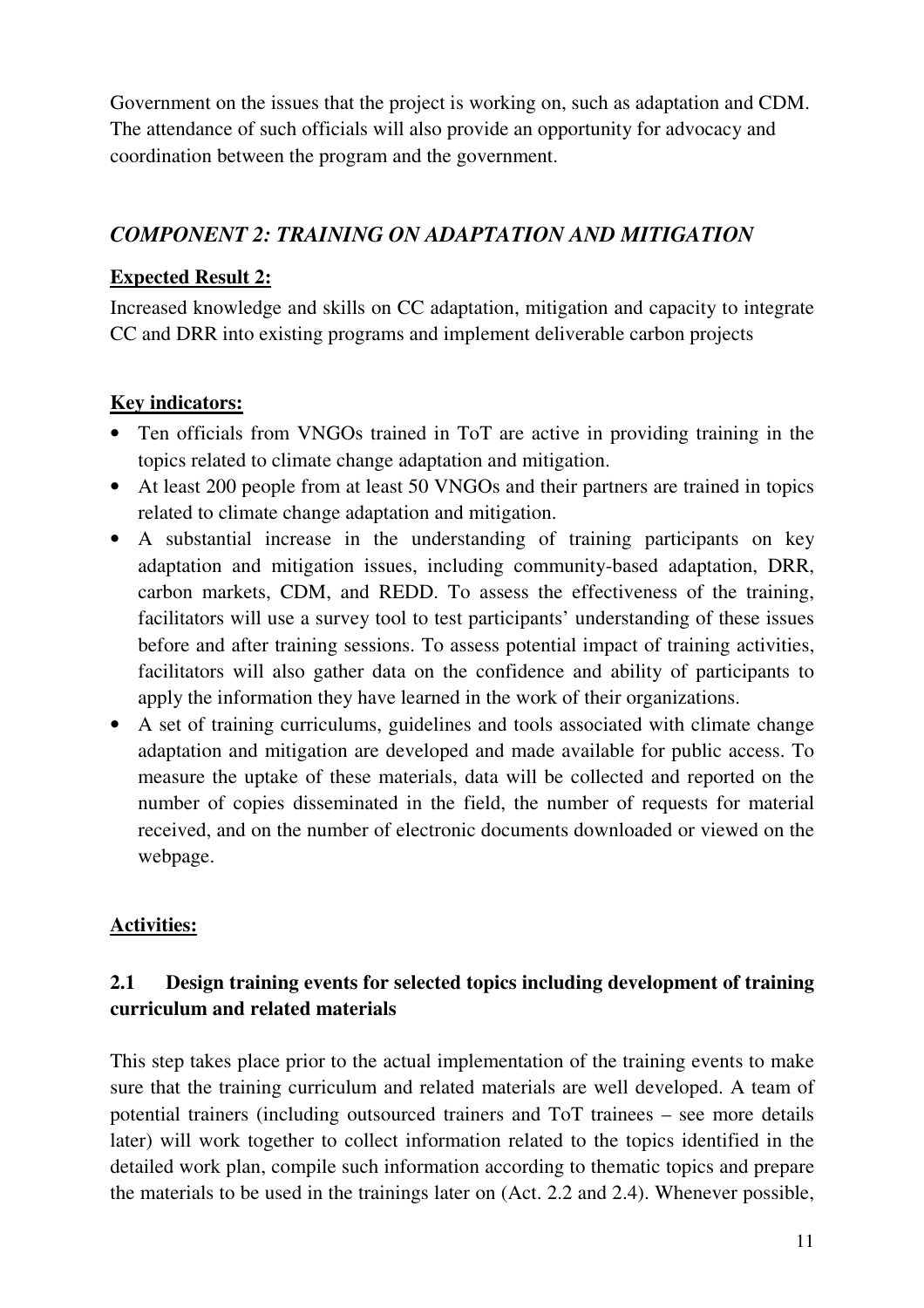existing documentation on lessons learnt from within Vietnam will be integrated into the training materials. At the same time, curricula for each training course will be developed, including development of the training materials. It is extremely important in the development of the training curriculum and materials that the language is simple enough for participants with little technical background to understand. The use of visual illustrations in the training (and the materials) is encouraged to make it easier to understand.

While the concrete topics and contents of the training will be identified in the preparation of the detailed work plan, it is important to take the following issues into account:

On climate change adaptation:

- mainstreaming climate change
- climate change effects from different perspectives in Vietnam
- community vulnerability and adaptive capacity assessments
- project planning and management methodology

On climate change mitigation:

- ecological footprint and Vietnamese lifestyle; an overview of the carbon market; risk assessment conditions for carbon projects, CDM project cycle, differences between voluntary and compliance, market participants, technology
- the legal issues to contracts (Term Sheets, ERPAs, & VERPAs) and negotiation skills.
- the technical components (baseline and monitoring methodologies) of Project Design Document and writing mitigation project proposals for accessing carbon markets and finance.

In addition, crosscutting issues, such as successful advocacy, documentation, and communication techniques, will also be addressed in the content of the trainings.

#### **2.2 TOT training for selected NGO officials<sup>3</sup>**

Training of trainers (ToT) is important to build up training capacity for the project in the future and to ensure the sustainability after the project ends. The idea is to set up a group of trainers who will be able to provide training for the other people. These will also be the key persons in designing climate change projects and integrating climate change issues in future programs in their respective organizations. ToT trainees are

<sup>&</sup>lt;sup>3</sup> Since the identified topics relating to climate change are new concepts to Vietnamese, it is necessary to have international consultants and expertise involved in development of training materials, guidelines and contribution to TOT and thematic workshops such as carbon market, REDD, community based adaptation with tools and methodologies.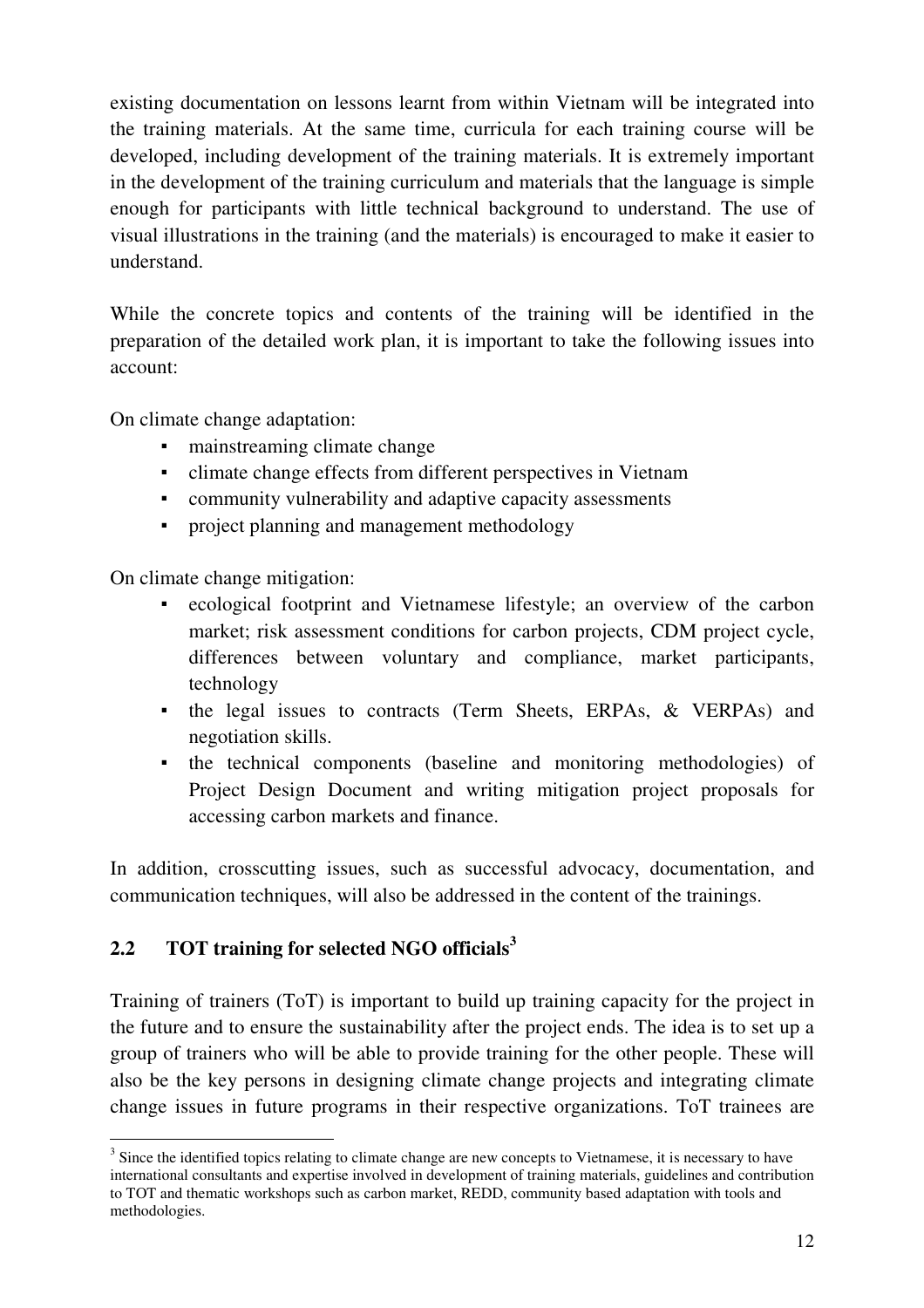active persons coming from NGOs and are potential for training. Ideally, they should be able to understand English in order to acquire further information and knowledge on climate change after the trainings.

ToT trainings will consist of three separate sessions. In the first session, ToT trainees will be strengthened with techniques and skills needed to facilitate a training event, and others. After that, there will be two main sessions on technical issues: one on climate change mitigation and the other on climate change adaptation (see the suggested issues in 2.1).

**2.3 Identify training opportunities overseas** on the selected topics and send capable representatives to these training. These trainees will take turn to provide retraining to other members. Depending on the case, international experts can be contracted to provide training on the selected training topics in which resources are not available in Vietnam.

#### **2.4 Provision of training to NGOs and their partners**

Once the ToT trainings are done, training to expanded group of participants can take place. Training activities will first of all focus on VNGOs. Around ten courses of training will be provided to participants coming from VNGOs. The group of people who received ToT training previously will function as co-trainers in these events. The main trainers will still need to be outsourced. Topics covered in these training will be climate change adaptation and mitigation (see 2.1)

After that, training will be expanded to local partners of VNGOs. Around six courses will be organized at the provincial level (concrete locations are to be identified but preferably in climate change prone areas in the North, Centre and South of the country identified by MONRE under Session – Project Background ). People who received ToT training under 2.1 and played the role of co-trainers before will now be the main source of trainers for these events.

The trainings provided under this activity should be connected with the learning and sharing events organized under component 3 as it would be great if the training participants can also visit the field.

#### **2.5 Development of guidelines on specific topics**

Based on the materials developed under 2.1 and trainings provided under 2.2-2.3 and other relevant existing materials, a series of guidelines on climate change adaptation and mitigation issues will be developed for use by the staff and management of Vietnamese NGOs. Examples of such guidelines are 'Adaptation: what it means for the grassroots level'; 'An introduction to REDD', 'An introduction to CDM'. In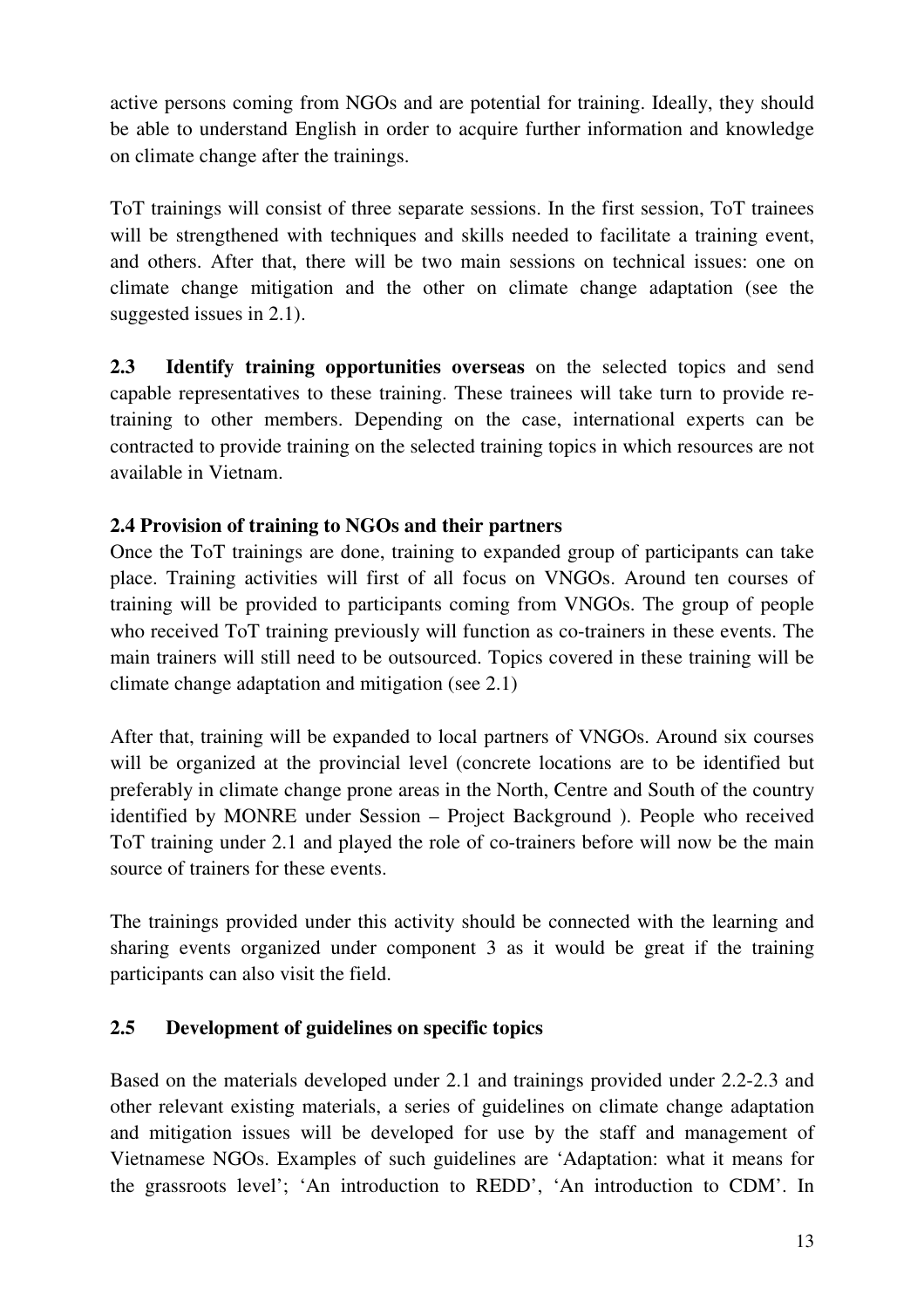addition, the training curriculums developed under 2.1 and used in training under 2.2 and 2.4 will be refined and simplified if necessary. The experiences from the training under 2.2 and 2.4 as well as from learning and sharing events under component 3 will be used in the development/ refinement of the guidelines and training materials. To facilitate outreach of such materials, they will be made available to the practitioners through websites and libraries once completed.

#### *COMPONENT 3: SHARING AND LEARNING*

#### **Expected Result 3:**

Enhanced sharing and learning on practical experience and good models of climate change mitigation and adaptation

#### **Key Indicators:**

- CC Practitioners and policy makers are exposed to, recognize, and apply good practices and successful models on CC mitigation and adaptation.
- At least 10 NGOs share experiences and lessons learnt on adaptation and mitigation models with other program participants and government decision makers, increasing knowledge of best practices.
- At least one national learning and sharing event on CC issues conducted during the project period.
- At least two domestic cross-visits are organized.
- At least one summary booklet, consisting of applied case studies of climate change adaptation and mitigation programs, is produced and disseminated.

#### **Activities:**

**3.1 Organize and facilitate a series of 'experiences and lesson learnt' workshops** on selected topics: These are opportunities for CCWG and VCSO&CC members prepare to share specific aspects of CC they are experienced in, such as the delivery of carbon credits, REDD, mainstreaming guidelines and tools. These workshops may be connected with the training events provided under component 2, and will form a key component of ongoing sharing and learning activities, culminating in the national experience sharing workshop (activity 3.5). National and provincial level officials will be invited to attend and participate in these workshops as appropriate, thus creating opportunities for advocacy and coordination between government and civil society.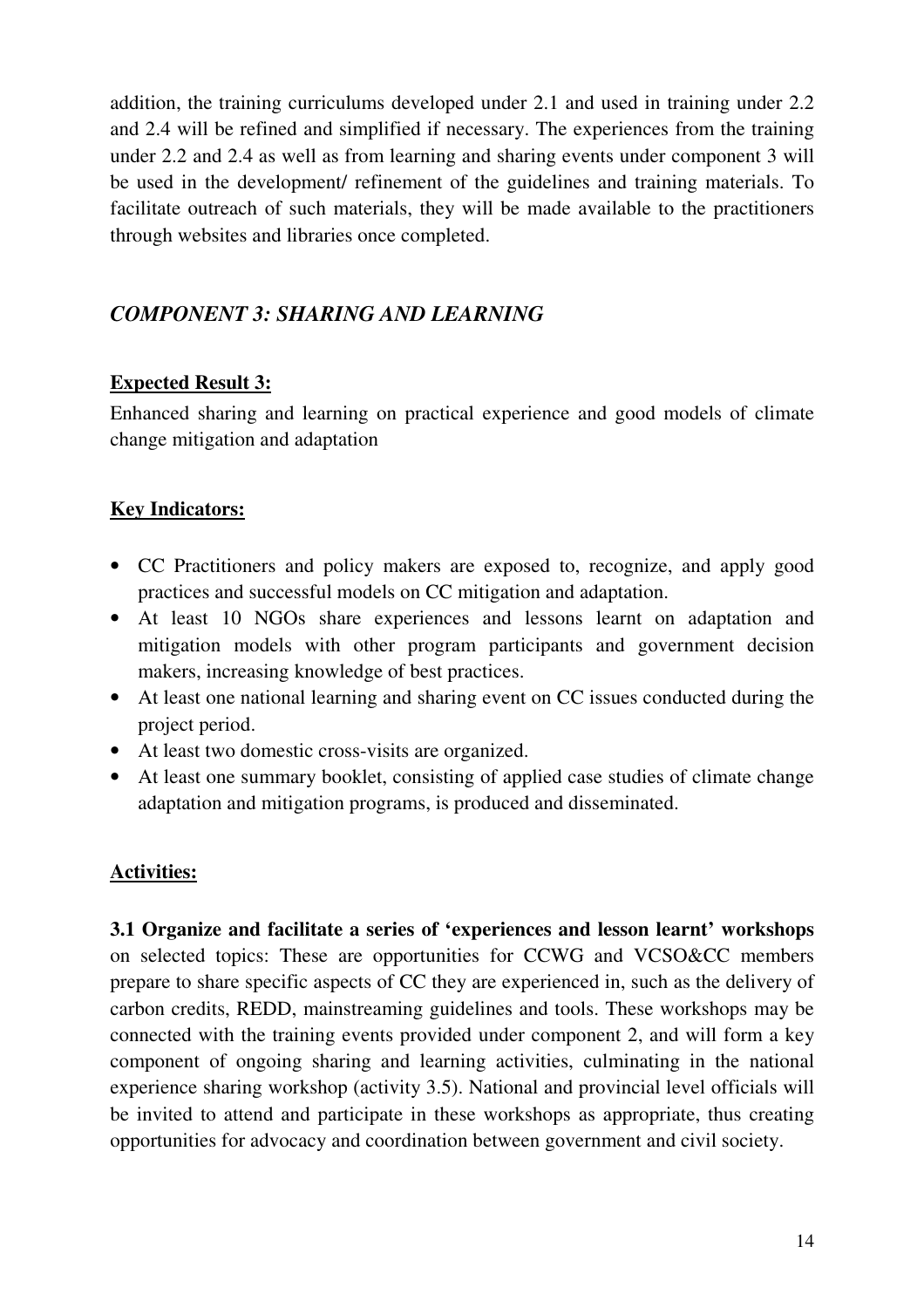#### **3.2 Identify sites where there are ongoing CC adaptation or mitigation projects and conduct study tours**

The needs assessment workshop showed that study tours to visit successful project implementation areas are important for NGO practitioners, their staff and partners to gain practical, hands-on experience of climate change adaptation and mitigation. The study tours will expose participants to new approaches, practices and encourage the exchange of knowledge, skills and lessons learnt to better perform their work afterwards and facilitate the replication of successful models.

Under this capacity building program, it is expected that two in-country study tours will be undertaken (including seminar and models visit) for staff of CCWG members and their implementing counterparts, government officials, media and other climate change practitioners. During study tours there will be a chance for discussion and reflection with various CC stakeholders such as scientists, local authorities and communities, and exchange between participants in diversified forms: orientation meeting, art show, demonstration by partners/ beneficiaries, meeting in selected communes, districts. These tours will also provide a chance to impress upon government officials the effectiveness of community-based adaptation and mitigation models.

Study tours require good preparation, including identifying relevant sites that fit with existing needs. A TOR is needed to clarify the study tour objective, participants, what information can be collected. A follow-up plan of each participant at the end of the trip will be required.

#### **3.3 Research and document best practices and case studies.**

There is a critical need to promote those climate change adaptation and integration activities that can be replicated and effectively communicated among development practitioners and their partners. Through activities under 3.1, best practices and case studies on good methods and models will be collected, documented for learning and sharing based on a set of criteria including: innovative, distinctive, sustainable and replicable. These practices could relate to stand-alone climate change mitigation/ adaptation activities, to mainstreaming disaster risk reduction and climate change adaptation, which make lasting contribution to livelihood security and poverty reduction. The host organizations will collect and document these case studies, making them available in newsletters, the website, and in the form of a summary booklet, to be printed and distributed nationally.

#### **3.4 Organize a midterm experience sharing and program update workshop**

This event will serve as a forum to disseminate the case study booklet and to discuss the findings of the midterm program evaluation. Policymakers from the national government and ministries, along with their provincial counterparts, will be invited to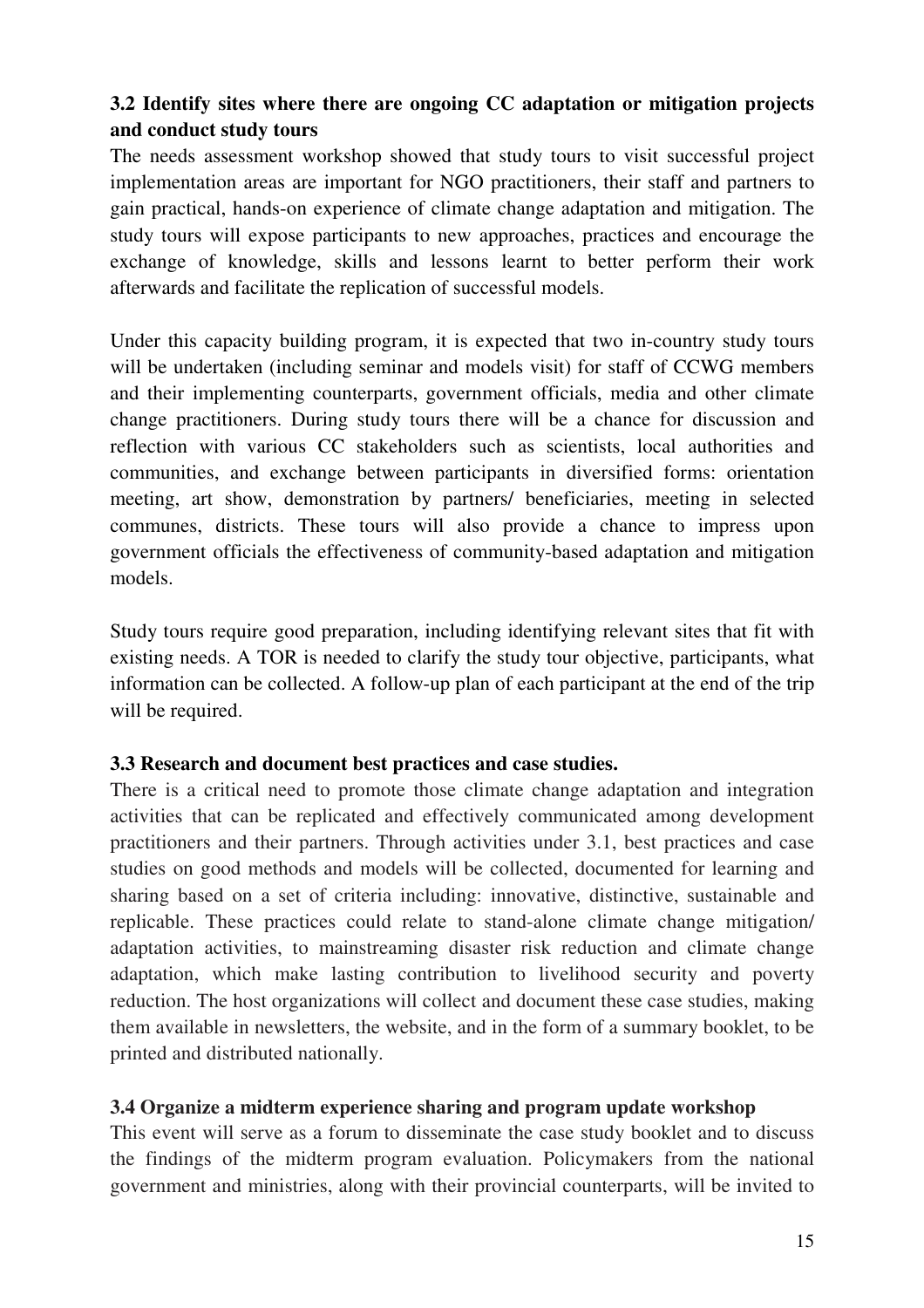meet with NGO staff and to hear first hand about both the successes of the program and its members and about the state of capacity building for climate change in local areas. The objective of this workshop will be to share the successes and lessons learnt in the first phase and to help government officials better understand the community based approach and community needs in response to climate change

**3.5 Organize a national experience sharing workshop** on successful climate change responses and initiatives in 2011. CCWG and VCSO&CC members, National Government bodies, scientists and implementing partners will be invited. The workshop will provide a forum to share best-practice models and methods for mainstreaming climate change into poverty reduction programs; effective communitybased adaptation projects; and successful mitigation projects. This national workshop will also provide a platform for awareness-raising and advocacy for pro-poor climate change policies to decision-makers at the relevant ministries. Lessons learnt from the project under components 2 and 3 will be synthesized and presented in this workshop.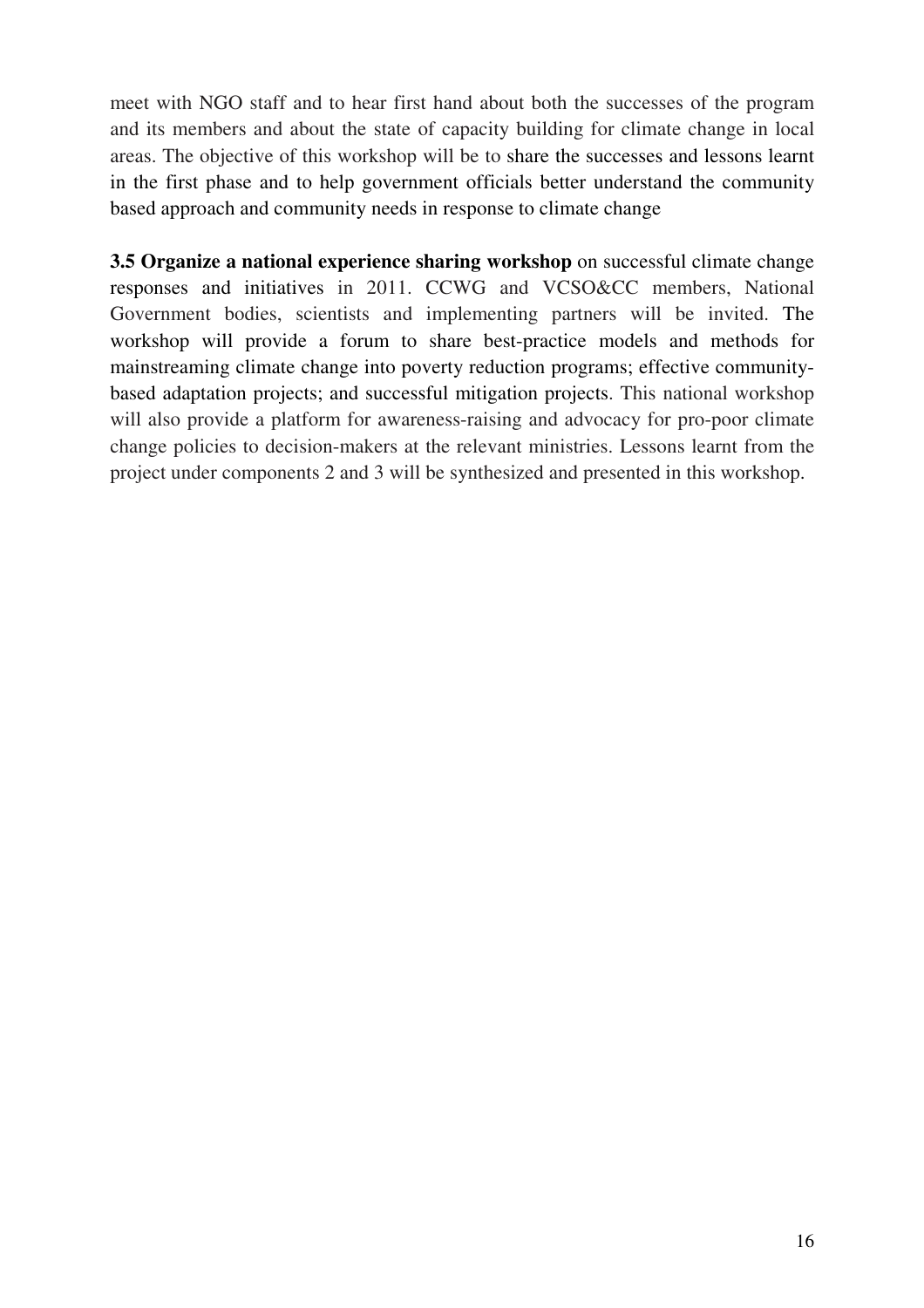### **PROJECT TIMING, METHODOLOGY AND OPERATION MECHANISM**

The overall project is expected to last for three (3) years, starting from the project approval date to May 2012. The long duration of the project is to enable a well designed process of capacity building with time for targeted NGOs to practice and test CC methods so as to ensure maximum effectiveness and sustainability after the end of the project.

The project will be divided into three phases. Focus, main activities and expected outputs for each phase will be elaborated below:

- *Phase 1- Preparation (May 2009 October 2009):* this phase will focus on development of the overall integrated and concrete work plan for the whole project. Main activities in this phase include development of the capacity building modalities, detailed coordination plans between components and with members of the Steering committee and of the networks involved with specific roles and responsibilities. Specific topics for each communication output, training and sharing event and the format of the newsletter, website will be identified and prioritized into an implementation schedule. The outputs and events will be designed to build on and support each other, hence for any one topic there will be information materials sourced or produced, training provided and learning opportunities created. Procedures for identifying trainers and resource persons will be agreed, also the process for advertising events, criteria for participation in each event, process for potential participants to apply and be selected as trainees/participants. TOR for each event will be developed which include clear links with other events and each result, what the trainees will be expected to do after the training and what the resource persons are expected to deliver in terms of training packages, written outputs, training content and style of capacity building. The project team will decide how the steering committee, coordinator and support organizations will work with the trainers/resource people to ensure they respond to real need using interactive and practical methods according to principles of adult learning. Expected outputs of this phase are 1) a work plan outlining the different capacity building and other project activities to be undertaken with monitoring indicators. The work plan should also include information on the identified sources of trainer/ coach for the capacity building, communication, sharing and learning activities.
- *Phase 2 Implementation (November 2009 October 2011)*: the focus of this phase is the implementation of the capacity building, communication, sharing and learning activities outlined in the work plan. The training activities include three stages which build on each other. In stage one focus will be given to build up capacity of the potential trainers, thus trainings of trainers (ToT) will be the main activities. These ToT trainees will be active persons coming from Vietnamese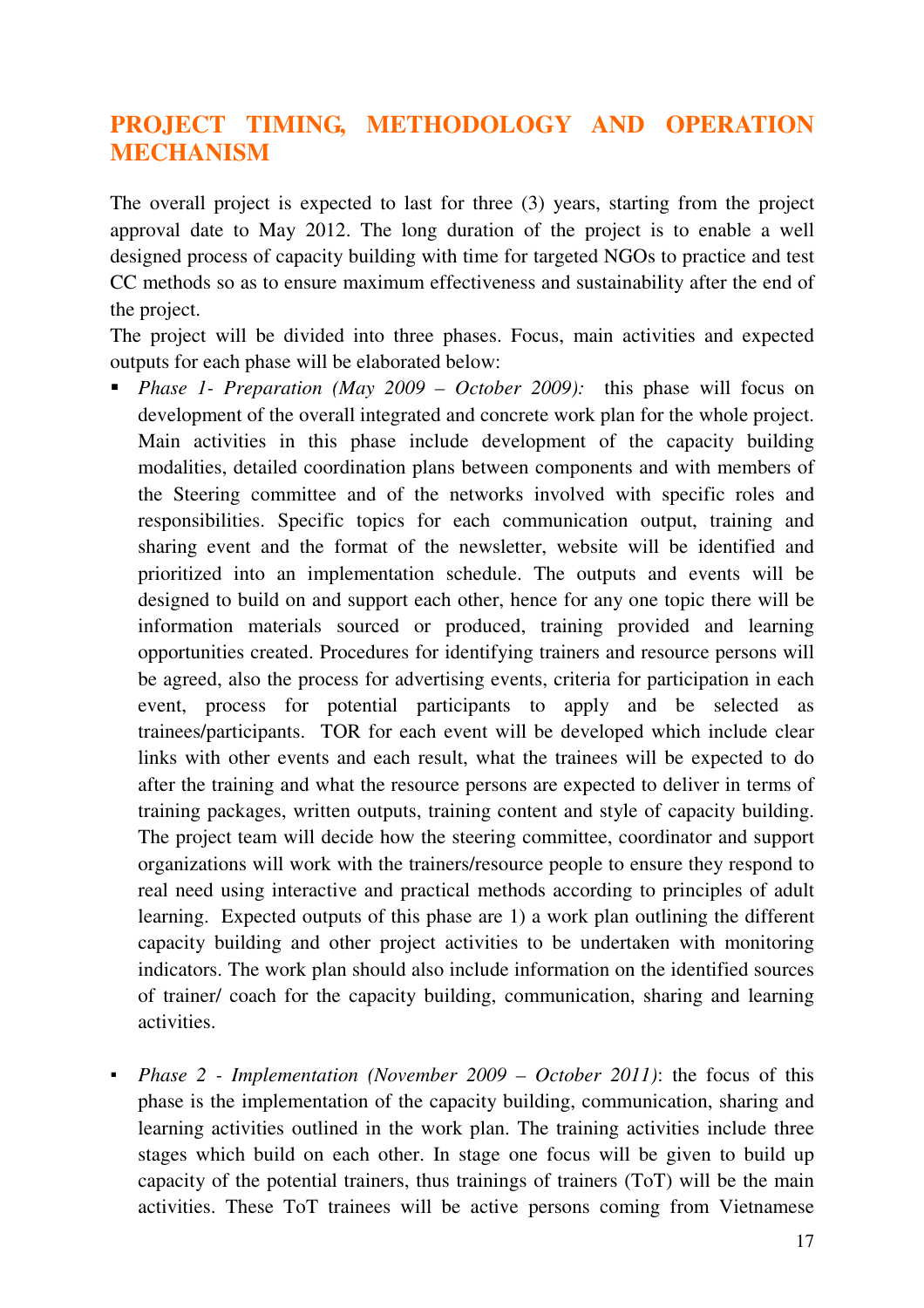NGOs. In the second stage during year 2, capacity building activities will focus on the local NGOs and the ToT type of training will still remain to be an important activity. The newly trained trainers (from previous stage) will be involved as cotrainers for training activities in this stage. In the last stage in year 3, training activities will be expanded to local partners of Vietnamese NGOs. Trainers/coaches for this stage will mostly be the ones trained during the two previous stages. In some cases activities from more than one stage will run in parallel.

The cooperation mechanism will make sure 3 components supplementary to each other as planned in the Phase 1. Case studies will be produced by organizations presenting experience and lessons in sharing workshops which will be used as training materials and disseminated through the website. The website and newsletter will reflect the outcomes of the components 2 and 3. Lessons and experience learnt during study tours will also be shared on website and newsletter and in the sharing and learning workshops.

Expected outputs of this whole phase are 1) reports for each training/ capacity building event, prepared by the trainer/ coach and the designated organization; and 2) case studies and 3) progress report on the implementation of the work plan by the designated organization.

▪ *Phase 3 – Evaluation and follow up (November 2011- May 2012):* this phase is dedicated for evaluation of the project activities and documentation of the lessons learnt. Main activities will therefore include an evaluation on the impacts and outcomes of these trainings, communication, sharing & learning interventions and preparation of final project report on the overall progress, the impacts from project activities and the lessons learnt. A sum-up workshop will be organized to cross share the experiences among the beneficiaries and with other people (Activity 3.5). Expect output of this phase is the final report documenting the project progress, results of the training evaluation (including impacts of the project at the target group level), and the lessons learnt. The project will also look at the necessary follow-ups, either to continue in other projects or to hand over to a training institution.

#### **Operation Mechanism**

- As the proposal applicant, SRD will be responsible for managing this project and reporting to the Donor.
- Decision-making: Day-to-day decision-making will be the responsibility of SRD and the Program Coordinator. Medium-term and strategic planning will be the responsibility of the Project Steering Committee (PSC), which includes 9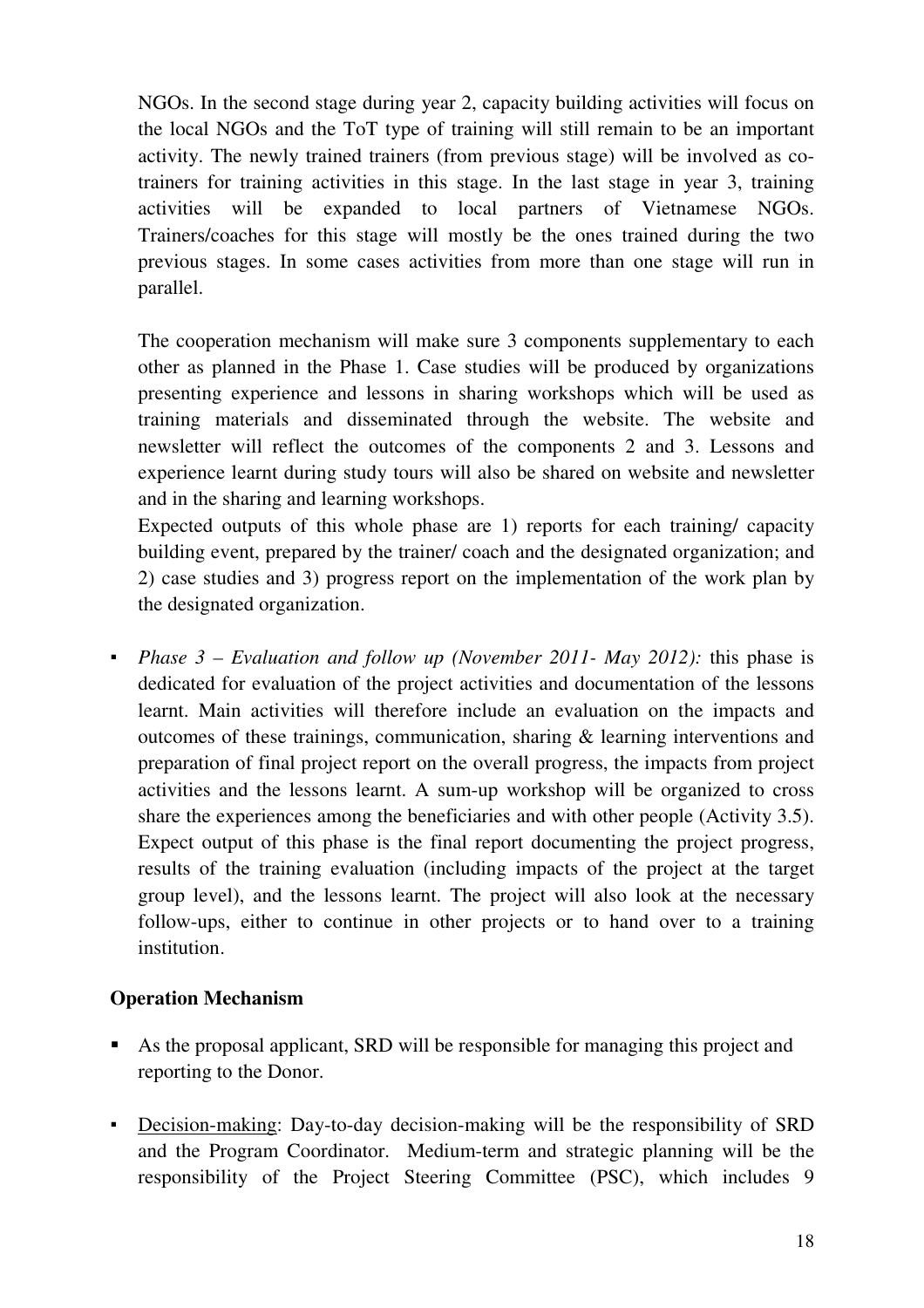representatives from CCWG and VCSO&CC members.<sup>4</sup> The PSC will work closely with the fully-employed Coordinator, SRD and other project staff to ensure the project is implemented in a coordinated manner. PSC responsibilities will include: ensuring overall coordination and between components, reviewing the progress reports and financial statements; providing direction and guidance on project planning and implementation; supporting project team to identify and access resource persons, trainers, study tour sites; approving project work plan and financial plan; and ensuring the delivery of high quality events. PSC members meet quarterly or as requested by SRD and the Project Coordinator on ad hoc basis.

#### ▪ Coordination of Project staff and participating organizations:

The project will employ a full time Coordinator, an information officer and a training officer. The project will also employ a part-time accountant. A part-time cashier will be covered within the Overhead Budget Line. SRD as the project holder will be responsible to recruit and manage the staff. The Coordinator and SRD will have the overall function of coordinating the project interventions with the back support from PSC.

Each project component of total 3 will form a sub-group of support organizations (internal coordination) to implement the proposed activities of its component. The Information Officer will work on the component 1 with the NGO Resource Centre and the small group. The Training Officer will work on component 2 and 3 and small groups. The 3 components need to be well coordinated by the Coordinator through the integrated working plan under the supervision of PSC and monthly coordination meetings. The Coordinator will also be in charge of coordinating with non-participating agencies (external coordination) to make use of their potential contribution to the project. SRD will ensure coordination between the NGO CCWG and the Vietnam Network of Civil Society Organizations and Climate Change (VCSO&CC), and will ensure outreach to other VNGOs.

▪ Financial accounting and cash flow: the fund requested from the donor will be transferred to the bank account of SRD. The director of SRD supported by PSC will be responsible to the donor on this fund. Basing on the work plan with budget approved by PSC, SRD will pay for the implementation of project activities specified in the work plan directly from its bank account. On required timeframes, SRD will prepare a financial statement on the disbursement of the fund, which will be reviewed by the PSC before submitting to the donor. SRD will be responsible to meet the requirements of the donor in relation to progress reports, financial management and accountability

 4 The PSC members are SRD, CARE, CDA, CRS, MCD, Oxfam, RECOFTC, TDI, and VVOB.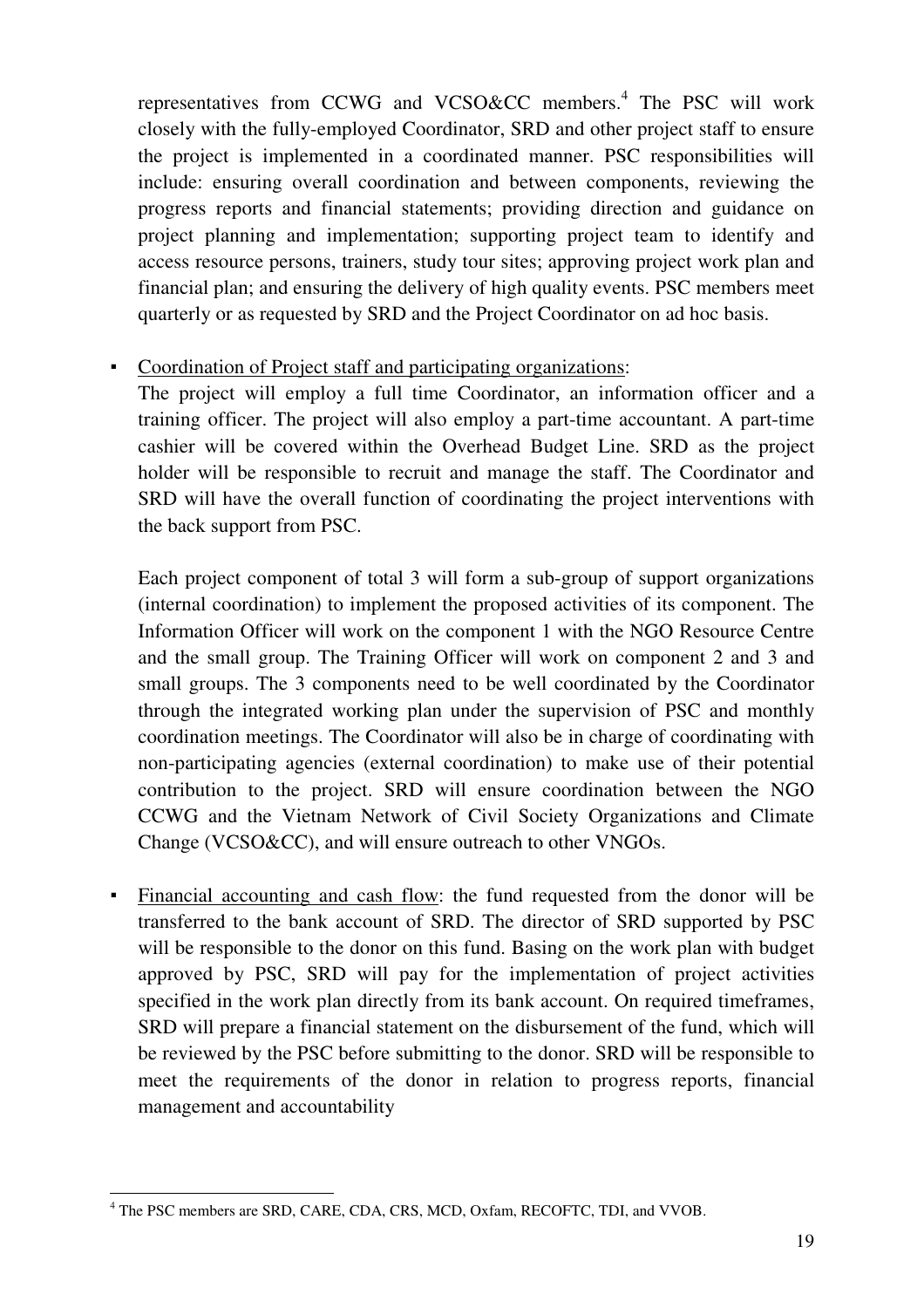▪ Implementation responsibility: depending on the area of focus and expertise, a subgroup will be put in charge of one component and decide responsibilities among participating organizations. All sub-groups will need to collaborate with each other for successful implementation of their assigned activity(ies) under the supervision and support of the PSC.

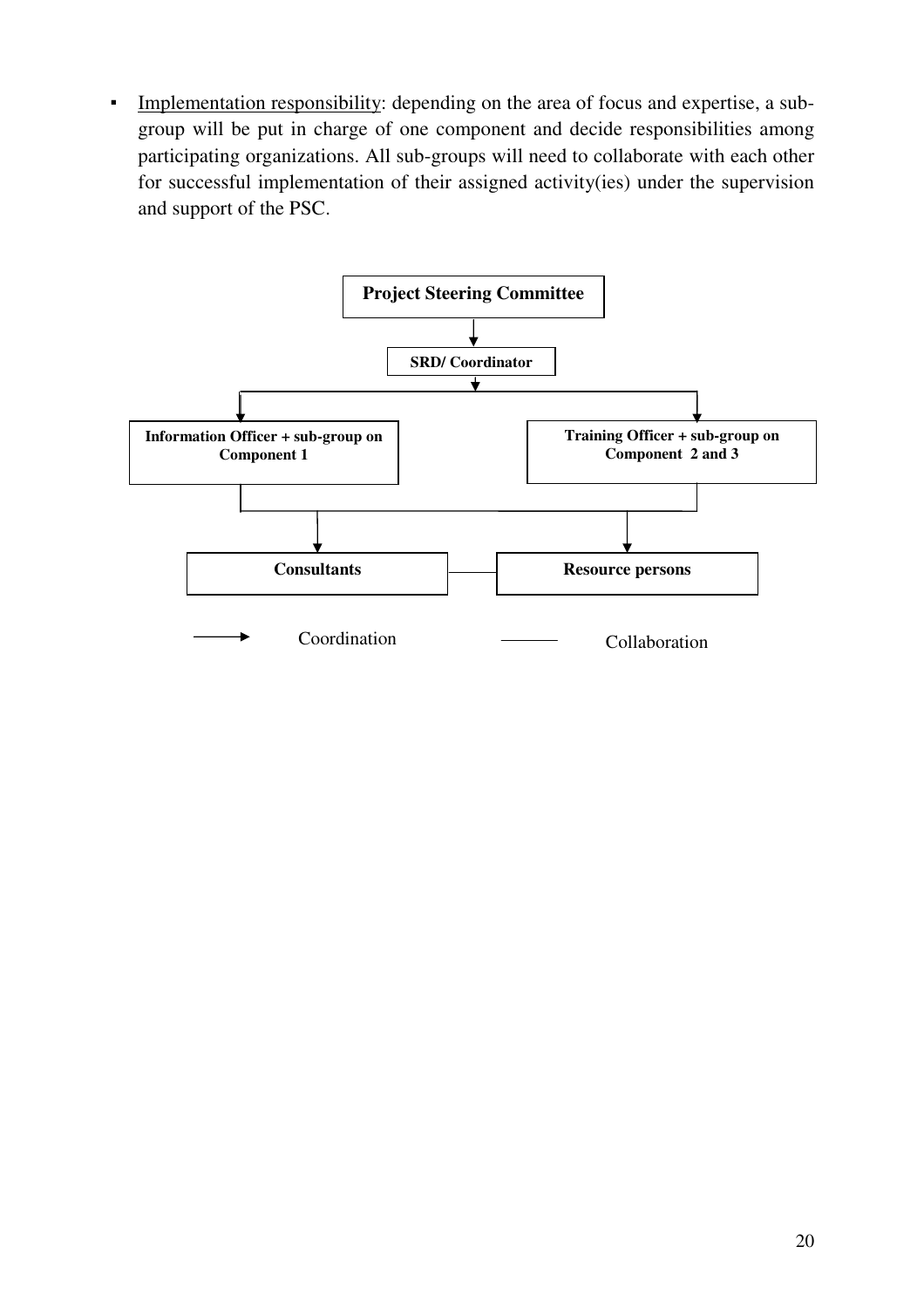# **GENDER AND ENVIRONMENT ISSUES**

It is well understood that women in the developing world will suffer the most from the effects of climate change. In communities that are highly dependent on local natural resources such as in Vietnam, women are disproportionately vulnerable to the effects of climate change. Climate change will impact the livelihoods sectors for which women bear primary responsibility, such as agriculture, nutrition, water and energy supplies. Moreover, because of gender differences in property rights, access to information and cultural, social and economic roles, the effects of climate change will affect men and women differently.

Women in Vietnam represent an immense source of potential knowledge and skills to combat the increased disaster and environmental changes that climate change will bring. Women are already on the frontline of adapting to climate change with increased floods and droughts impacting on their livelihoods. As primary managers of natural resources and key frontline implementers of development, they have the experience and knowledge to build the resilience of their communities to climate change.

As of yet, limited attention has been directed towards the unique needs and challenges of women in the face of climate change. There has been even more limited participation of women in decision-making on adaptation to climate change and mitigation of climate change through reductions in emissions.

The proposed capacity building program will aim to promote the full and effective participation and contribution of women in decision-making and leadership on issues of development planning and community resilience to climate change and disasters. The program will achieve this by:

- Increasing participant understanding of linkages between gender and climate change impacts and the importance of gender-sensitive climate protection measures and programmes for mitigating and adapting to climate change.
- Developing a Gender and Climate Change training component which promotes the existing knowledge and coping mechanisms of women as an asset in adaptation and mitigation design processes.
- Ensuring women participants have equal access to the technical expertise, training opportunities and information available through the program.
- Ensuring there is a gender balance in training workshops and courses
- Ensure information material developed includes a gender aspect and is appropriate to being delivered through women's information channels.
- Inviting organisations such as the Women's Union to participate as beneficiaries of the program.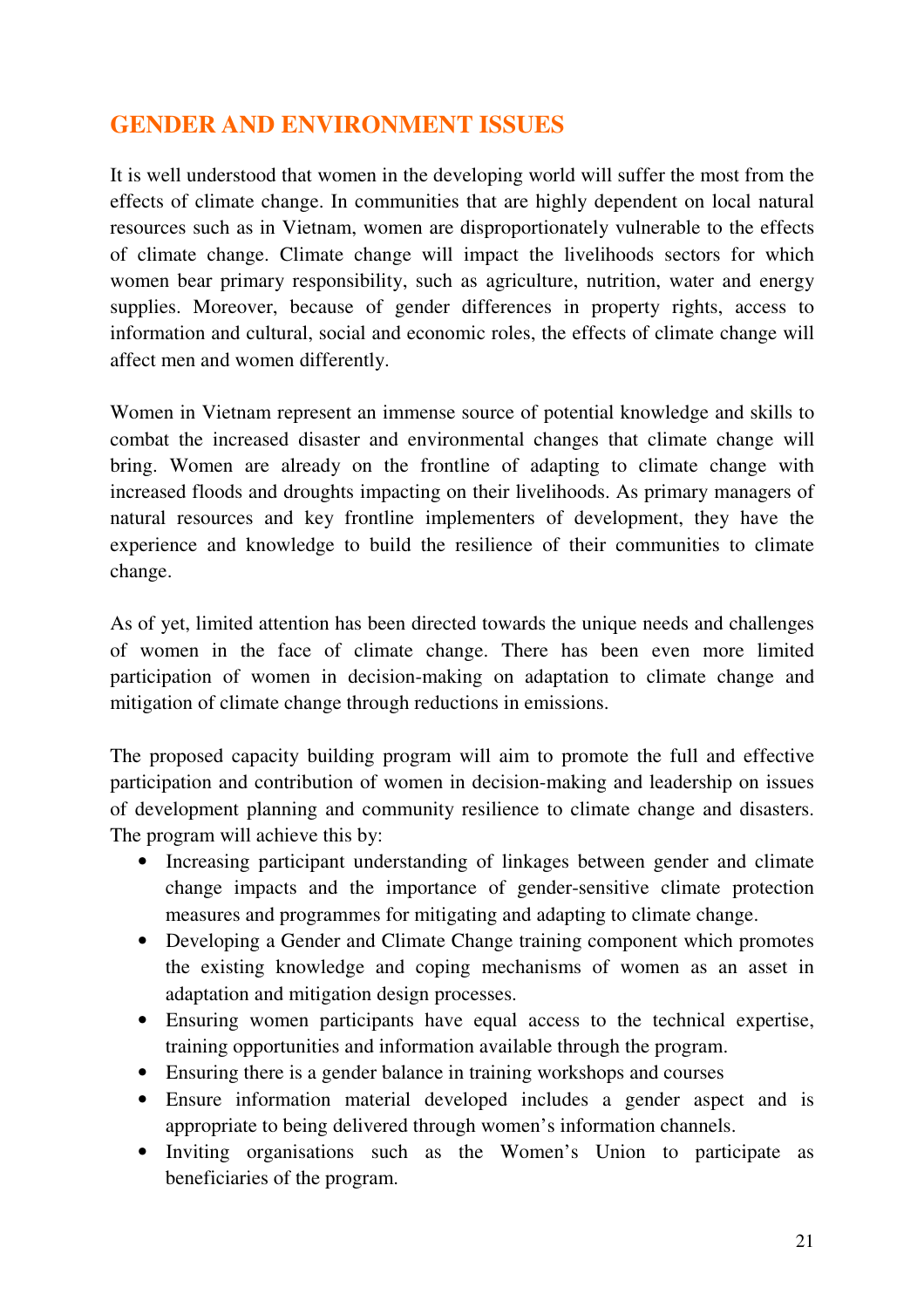Climate change is an environmental issue as it is likely to have adverse effects on the environment by damaging the eco-biology. This proposed project is expected to produce positive impacts on the environment. As described earlier in the project description section, the project activities are to contribute to long term sustainable development of the country and Vietnamese people through raising awareness and build up capacity of Vietnamese NGOs and their partners to effectively respond to and integrate climate change adaptation and mitigation into relevant existing and future programs.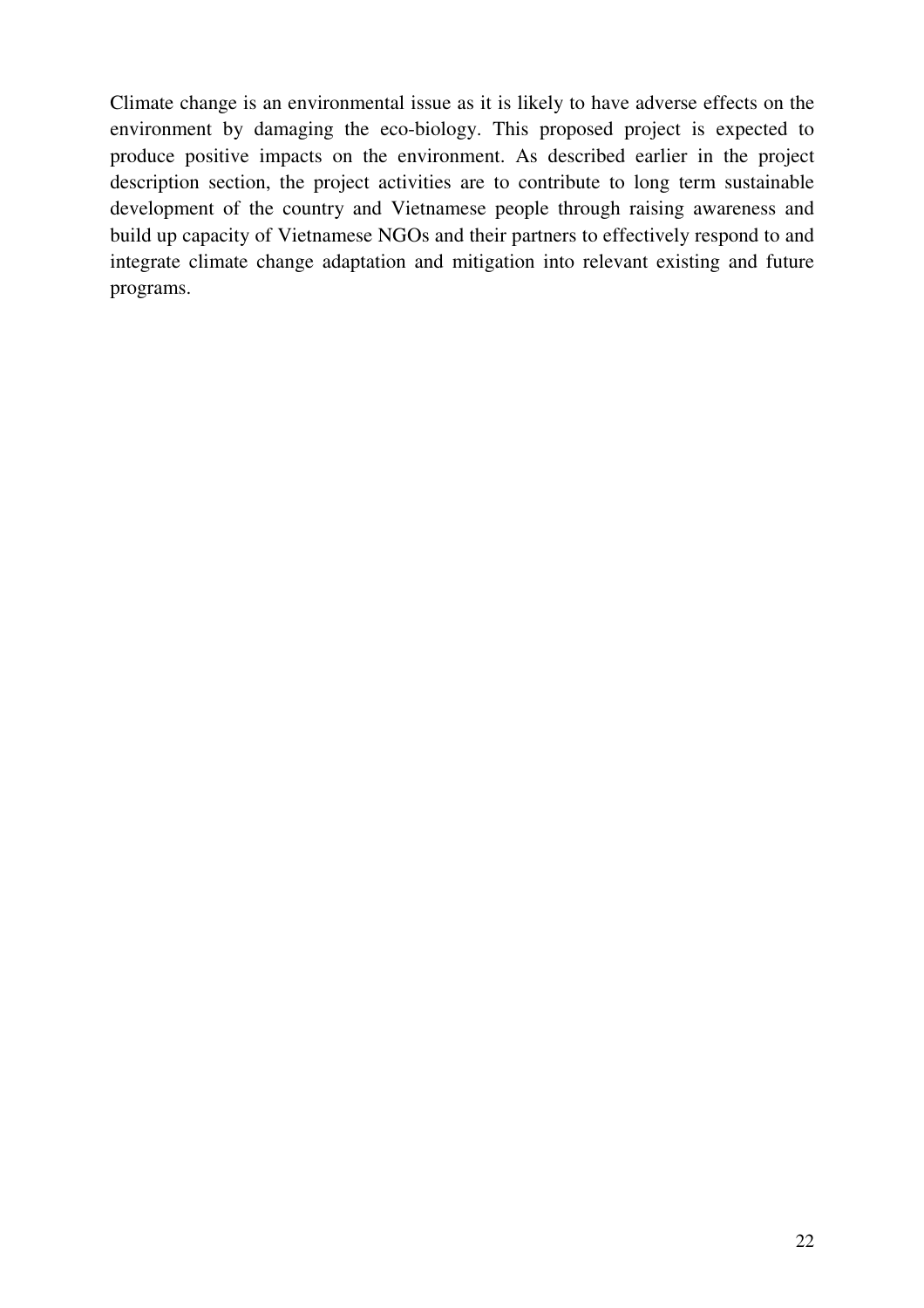# **MONITORING AND EVALUATION OF THE PROJECT**

The monitoring and evaluation of this project aims at achieving projected results and quality control. Monitoring indicators of project activities will be reviewed during the planning workshop at the beginning of the project and reviewed/adjusted during annual planning workshops. Activity monitoring will take place as project interventions occur. Project outputs and risks will be monitored as part of the quarterly discussion and reporting to the Steering Committee. Progress towards Component Objectives and sustainability will be monitored as part of this process. The mid-term review and the evaluation scheduled by the end of the project will measure progress against all component objectives, purpose and goal and the strength of the sustainability strategy.

The Steering Committee together with SRD and the Project Coordinator will regularly monitor the achievement of targets set against the indicators developed at the beginning of the project.

*Activity monitoring* –all project activities will be monitored on a regular basis based on the expected outcome.

*Ongoing collection of capacity-building indicators:* Using the needs assessment as a guide, the steering committee will identify key gaps in existing knowledge on climate change among NGO staff and management, compiling target competencies into a comprehensive checklist. The understanding, ability, and confidence of participants on these key areas will be assessed against this checklist before and after training activities.

*Consultant reports* – consultants providing training and other service will provide reports about the extent to which their ToRs were met.

*Gender mainstreaming* – gender analysis and responses to gender inequality has been integrated into the project's design, including the M and E processes. Men and women's participation and benefit will be actively monitored.

*Mid Term Review – This process will take place during the second year of the project* and be managed by SRD and undertaken by independent consultants, in consultation with other relevant stakeholders. Beneficiary groups will be the primary focus of this process. It will assess progress towards component objectives, achievements against the indicators and the efficacy of the sustainability strategy and to examine early project impacts.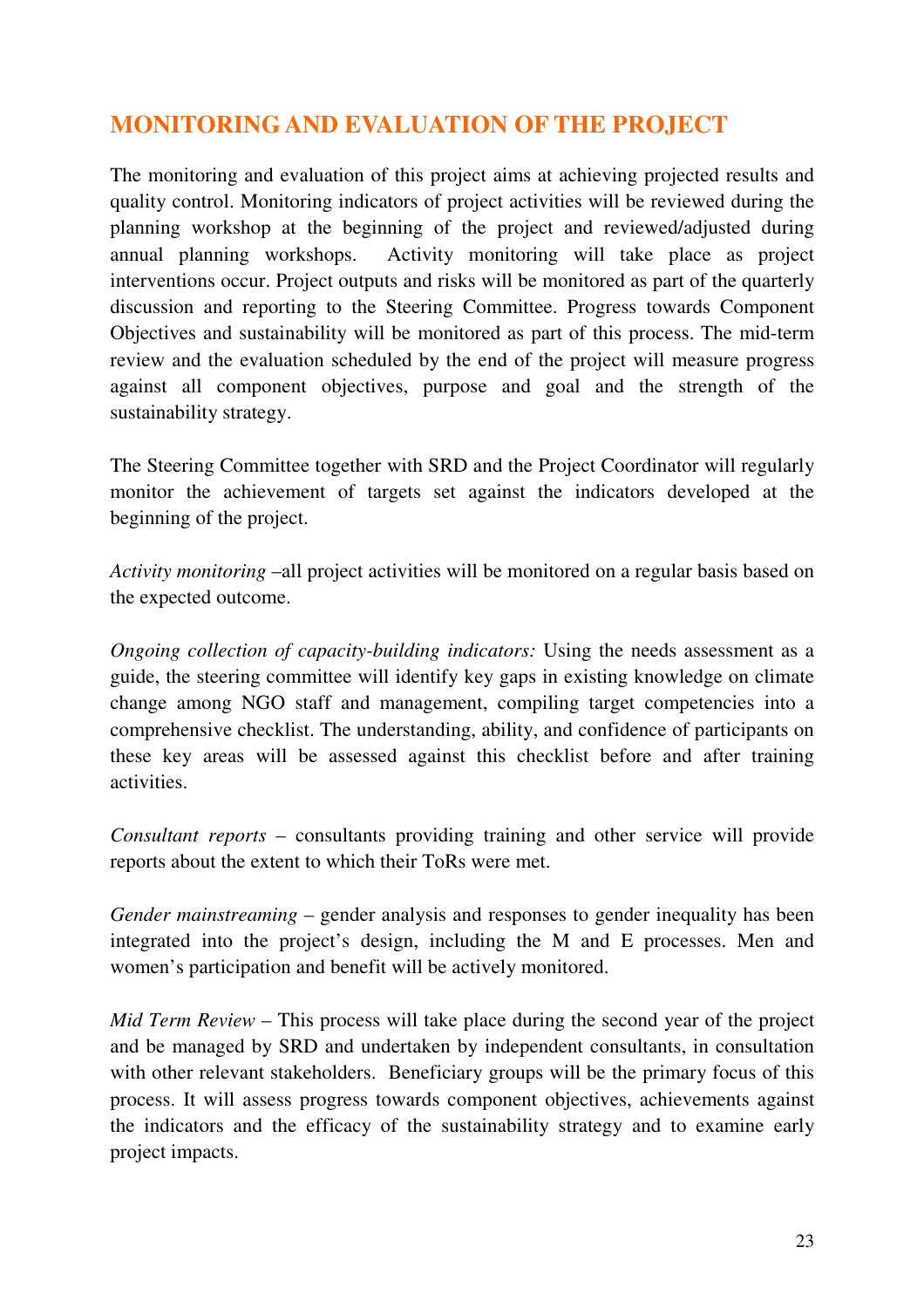*Final Evaluation* – a final evaluation of the project activities and outputs will take place in the last six months of the project life. It will be conducted by an external evaluator appointed by the Embassy, with contribution from SRD and project supporting organizations. The evaluation will assess project achievement against objectives and purpose indicators. It will look at the final impact of the project in terms of significant or lasting changes on the target groups and the indirect beneficiaries brought about at least in part, by the project's activities. Special attention will be paid to the degree to which knowledge of climate change concepts and best practices in adaptation and mitigation have been integrated into the work of partner organizations.

#### *Reporting*

Regular reports will be prepared according to the Donor's standard format and timeframe (both narrative and financial) and submitted to the Donor. SRD and Steering Committee will be responsible to the Donor on the fund they applied for. The leading organizations will be responsible for the reports of their activities with the support of the technical consultants. SRD's director with the support of PSC is answerable to the Donor for any question regarding the implementation of project activities and disbursement of the allocated fund.

Project Review and Adjustment: the project will be annually reviewed by the end of each financial year and mid-term reviewed of its performance and budget projection to with draw lessons and necessary adjustment of activities and budget will be prepared and submit to the Donor.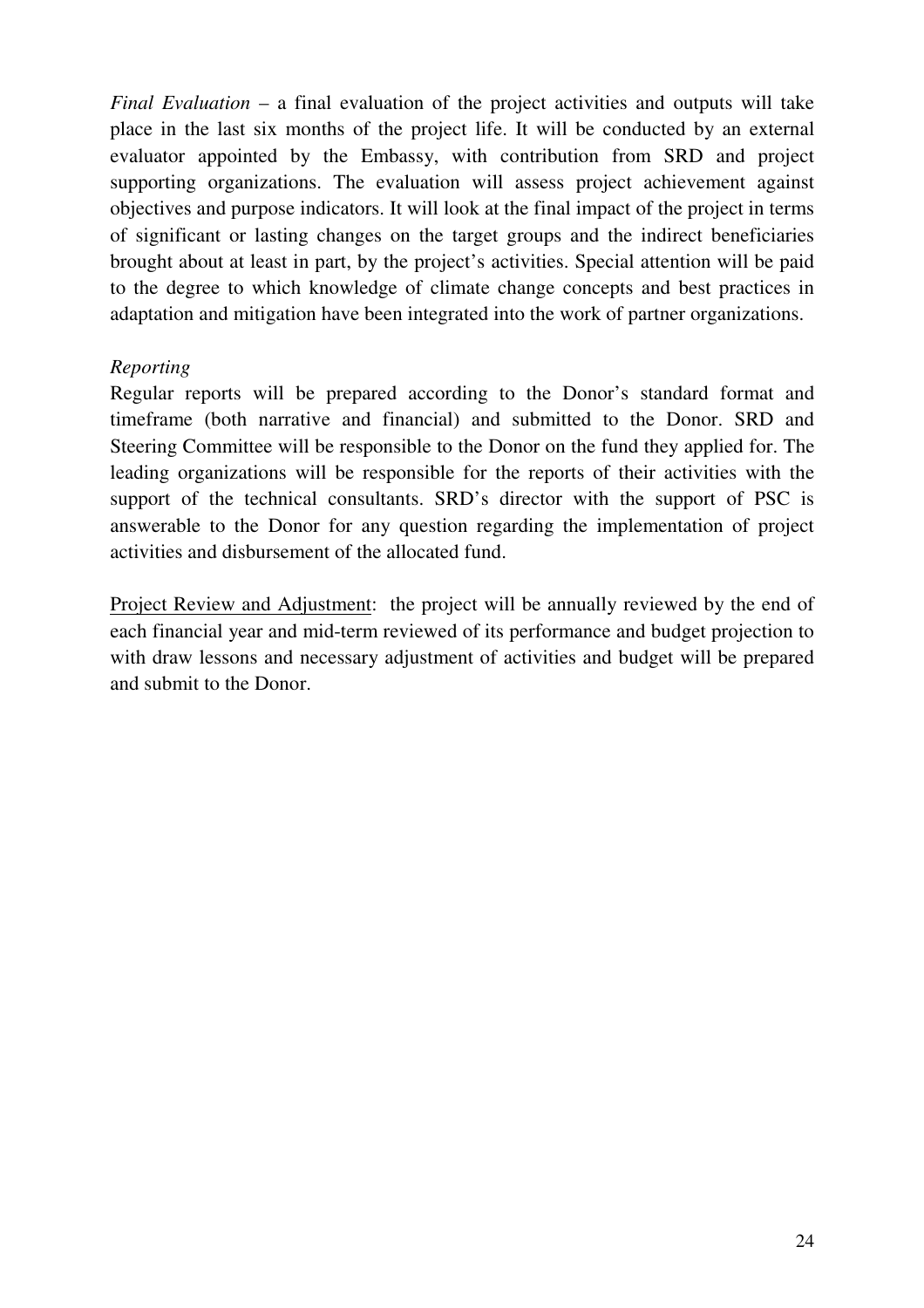# **RISKS ANALYSIS**

A number of risks and assumptions relating to capacity building activities will need to be taken into account when designing program components. The table below outlines potential risk and assumptions before and during the project implementation and specifies mitigation measures that will be factored into the detailed design of the capacity building program.

| <b>COMPONENT</b> | <b>RISKS/ASSUMPTIONS</b>       | <b>MITIGATION MEASURES</b>           |
|------------------|--------------------------------|--------------------------------------|
| 1. Coordination  | Staff retention rates are high | If program staffs continue to seek   |
| and awareness    | and therefore the strengthened | job opportunities within the VNGO    |
| raising          | knowledge and capacity         | sector the consequences are          |
|                  | remains within the VNGO.       | limited. Promoting NGO sector        |
|                  |                                | employment opportunities through     |
|                  |                                | Vietnam Network of Civil Society     |
|                  |                                | Organizations and Climate Change     |
|                  |                                | (VCSO&CC)s and project               |
|                  |                                | activities such as the website and   |
|                  |                                | newsletter will assist in minimizing |
|                  |                                | this risk.                           |
|                  |                                | Contributing to the development of   |
|                  |                                | answers for CC in itself is helping  |
|                  |                                | staff building up their profile.     |
|                  |                                | They will be at the forefront of the |
|                  |                                | NGO community in developing          |
|                  |                                | these answers.                       |
|                  | VNGOs have inadequate time     | Attendance at meetings will          |
|                  | and resources to attend the    | depend on support from VNGO          |
|                  | workshops and training         | managers and whether climate         |
|                  | programs provided.             | change is a high priority in         |
|                  |                                | relations to the competing demands   |
|                  |                                | on staff time. Financial support for |
|                  |                                | key VNGO members to participate      |
|                  |                                | in capacity building activities will |
|                  |                                | be considered.                       |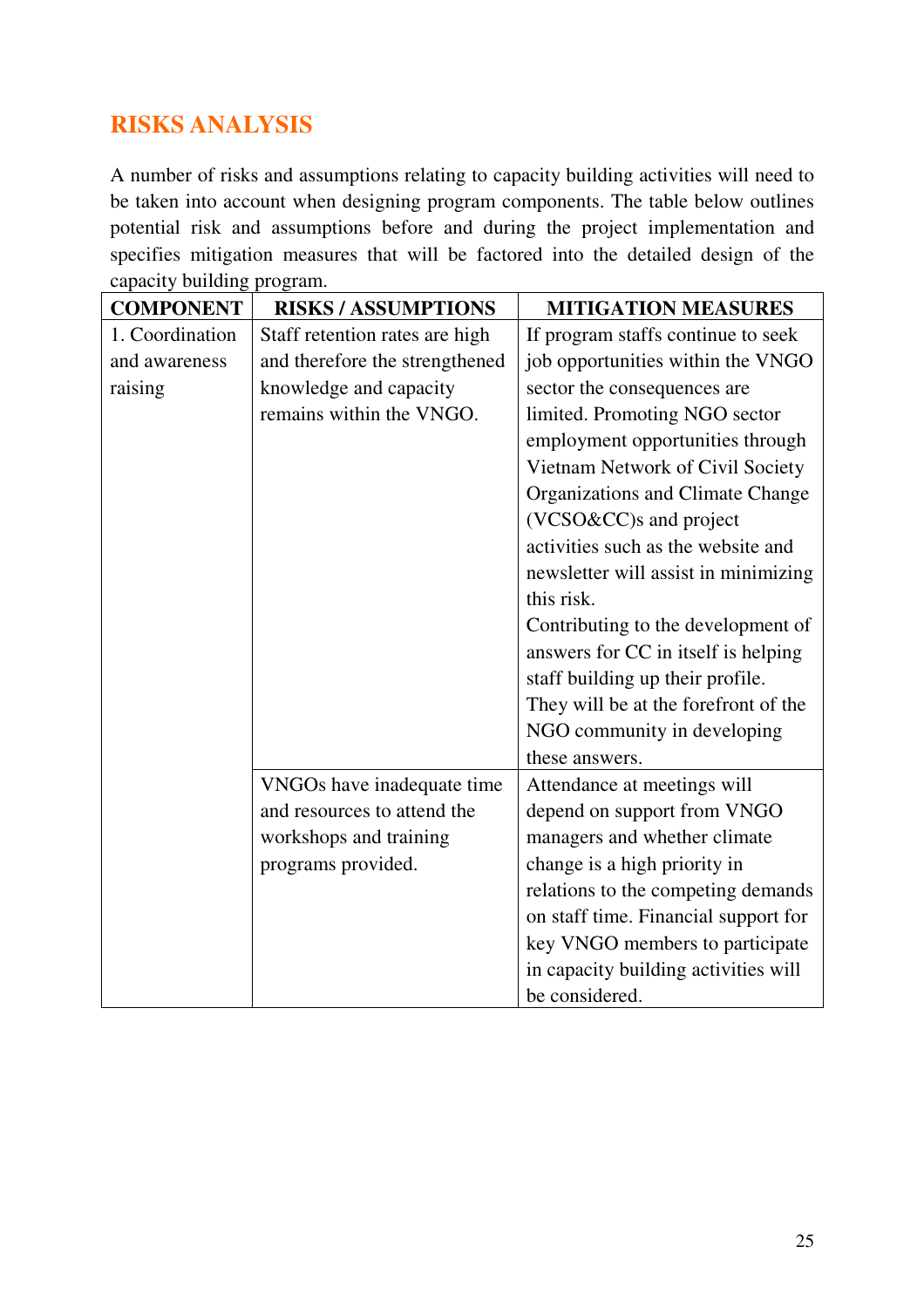| <b>COMPONENT</b> | <b>RISKS/ASSUMPTIONS</b>       | <b>MITIGATION MEASURES</b>            |
|------------------|--------------------------------|---------------------------------------|
|                  | VNGOs are willing to share     | Establish good relations with staff   |
|                  | their knowledge and expertise  | of each Project Steering              |
|                  | with others, despite potential | Committee member and ask them         |
|                  | competition for resources.     | to act as a champion for addressing   |
|                  |                                | climate change within their           |
|                  |                                | organisations. For information        |
|                  |                                | sharing and mutual learning to        |
|                  |                                | occur a trusting atmosphere must      |
|                  |                                | be established.                       |
|                  | Lack of commitment by PSC      | MoU signed between core               |
|                  | members                        | members. Additional funds might       |
|                  |                                | be mobilized to support staff to      |
|                  |                                | attend PSC activities                 |
| 2. Training      | Suitably qualified capacity    | Research existing skill base          |
|                  | building service providers are | available through both consultants,   |
|                  | available to work with the     | INGOs and VNGOS and develop a         |
|                  | project                        | technical resource pool that is       |
|                  |                                | willing to contribute to the project. |
|                  | Local authorities do recognise | Frequent interaction and dialogue     |
|                  | the importance of              | between PSC and Government to         |
|                  | mainstreaming community-       | maintain high level of                |
|                  | based adaptation and disaster  | commitment.                           |
|                  | risk reduction into socio-     |                                       |
|                  | economic development           |                                       |
|                  | planning and implementation    |                                       |
| 3. Sharing and   | Competition and power issues   | Little or no risk as cooperative      |
| Learning         | within the climate change      | learning was identified as a priority |
|                  | arena inhibit and distort      | by VNGOs themselves during the        |
|                  | knowledge sharing              | needs assessment workshop             |
|                  |                                | commitments have been secured in      |
|                  |                                | preliminary meetings.                 |
|                  | Bilingual knowledge sharing    | Ensure that IEC material, websites;   |
|                  | networks behave very           | databases, online forums,             |
|                  | differently to mono-lingual    | newsletters and training and          |
|                  | ones                           | workshop events are available in      |
|                  |                                | both Vietnamese and English.          |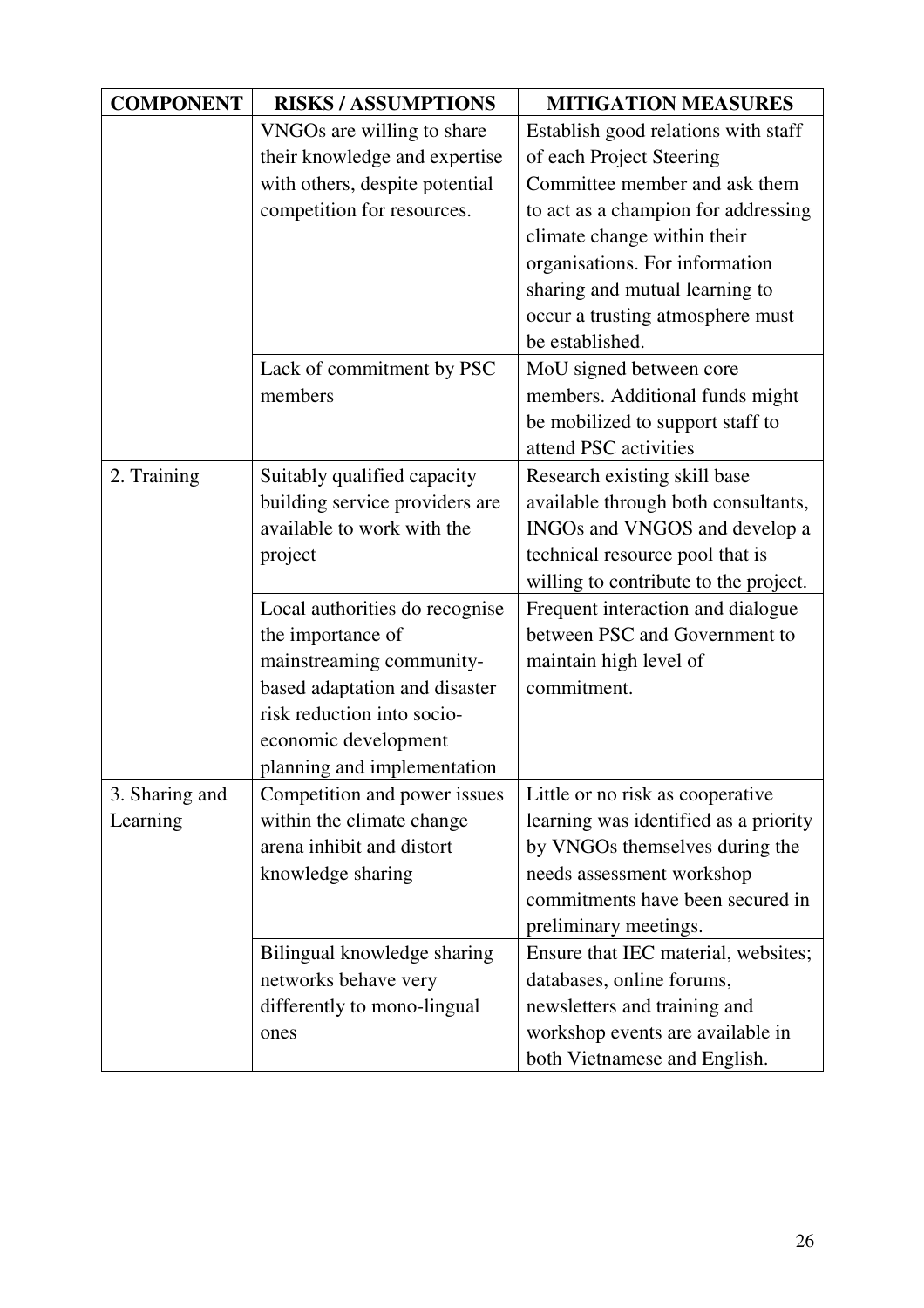### **PROJECT SUSTAINABILTY**

The capacity building program is intended to meet the needs identified by VNGOs themselves therefore SRD expects a high level of participation in the program. In addition both CCWG and VCSO&CC have extensive networks and are able to reach VNGOs and civil society organisations throughout Vietnam including major cities, and provinces in the north and south. Support for VNGOs located outside the major cities will be considered in order to assist their attendance and participation. The Capacity Building Program is proposed to run over a three year period coordinated by an information officer within SRD. The information officer will act as central point of contact for VNGOs during this time for support and guidance on climate change issues and questions on how to access resources. It is worth noting that there is a strong commitment to the successful implementation of the capacity building program with CCWG members contributing human resources, technical expertise and support throughout. Therefore the level of impact of the program will be widespread and sustainable.

It is expected that through innovative activities in the program such as internships and training of trainers (ToT) the skills required for VNGOs to be able to effectively integrate climate change into their organisations and project activities will be shared widely within their organisations. Activities such as internships and ToT build productive relationships and contribute to sustainable knowledge transfer. Furthermore long-term initiatives of the program such as the development of information, education and communication (IEC) materials, and a Climate Change website will be managed through existing partnerships such as the NGO RC. Therefore these will continue into the future beyond the duration of the capacity building program.